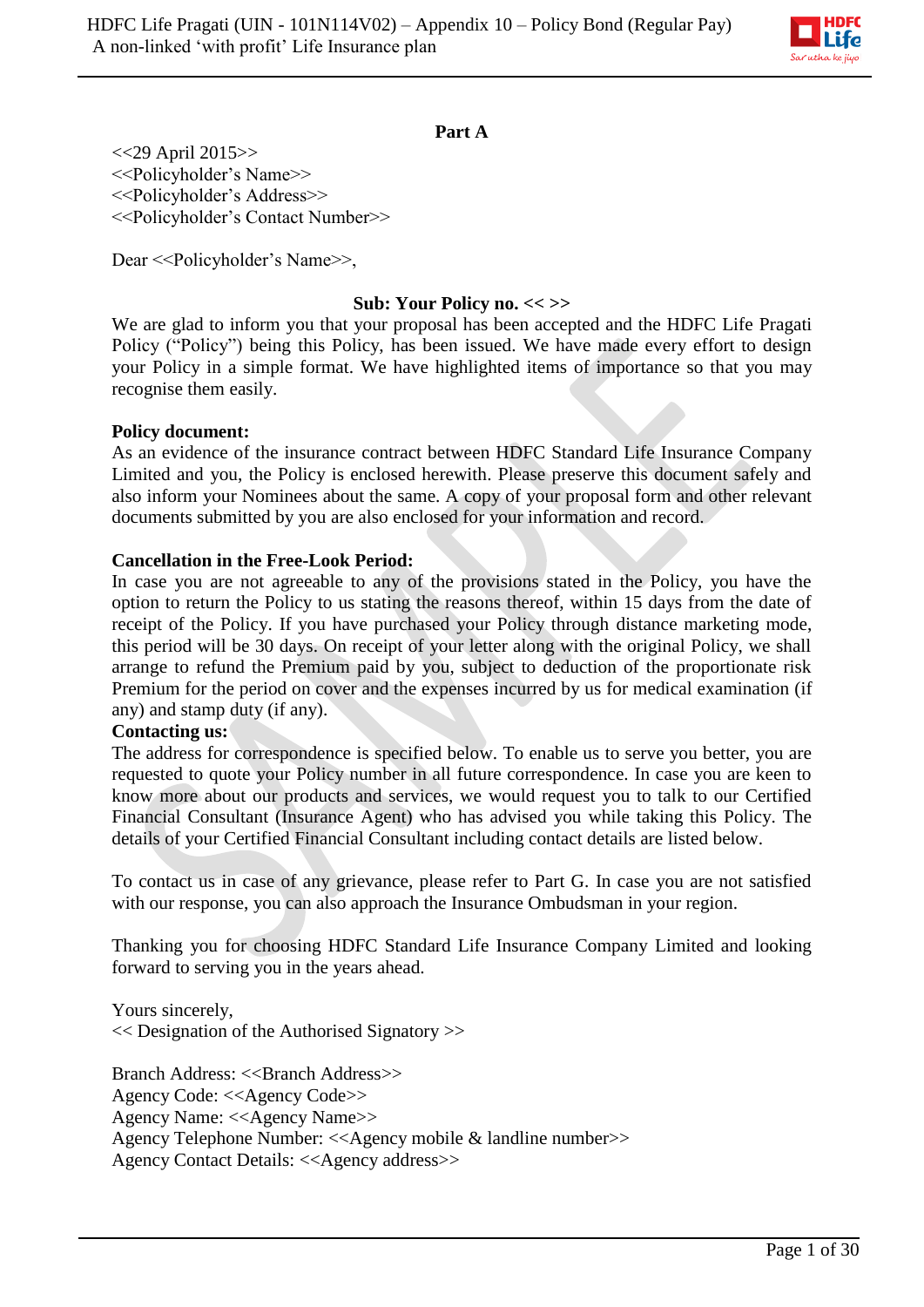

Address for Correspondence: HDFC Standard Life Insurance Company Limited, 11<sup>th</sup> Floor Lodha Excelus, Apollo Mills Compound, N.M. Joshi Marg, Mahalaxmi, Mumbai-400011. Registered Office: Lodha Excelus, 13th Floor, Apollo Mills Compound, N. M. Joshi Marg, Mahalaxmi, Mumbai - 400 011.

Call 1860-267-9999 (local charges apply). DO NOT prefix any country code e.g. +91 or 00.<br>Available all days from 9am to 9pm | Email – service@hdfclife.com| Available all days from 9am to 9pm | Email – service@hdfclife.com| NRIservice@hdfclife.com (For NRI customers only) Visit – www.hdfclife.com.CIN:U99999MH2000PLC128245.

Page 2 of 30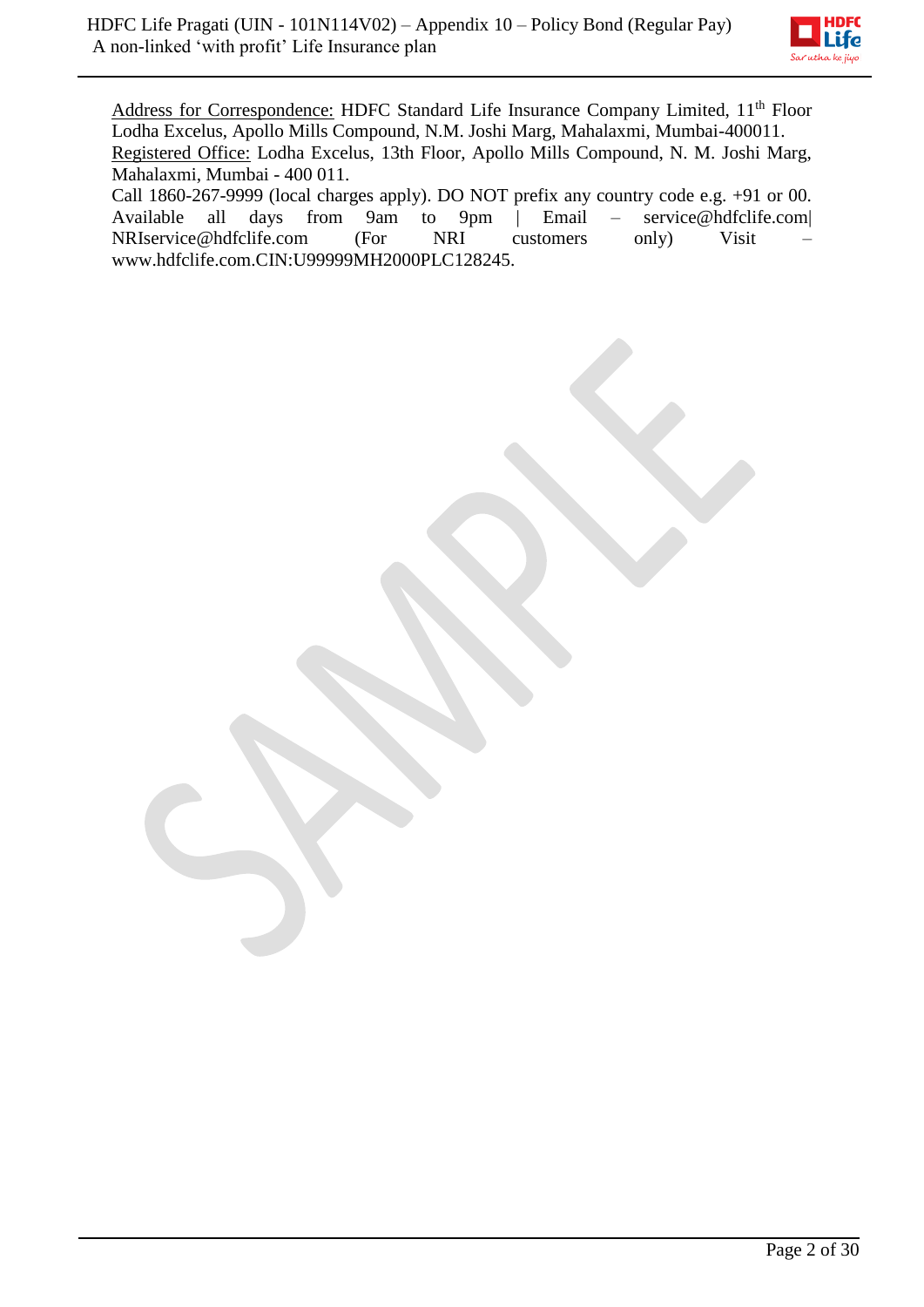

# **POLICY DOCUMENT- HDFC LIFE PRAGATI**

### **Unique Identification Number: <<101N114V02>>**

Your Policy is a non -linked with profit life insurance regular/ limited Premium paying plan. This document is the evidence of a contract between HDFC Standard Life Insurance Company Limited and the Policyholder as described in the Policy Schedule given below. This Policy is based on the proposal made by the within named Policyholder and submitted to the Company along with the required documents, declarations, statements, applicable medical evidence and other information received by the Company from the Policyholder, Life Assured or on behalf of the Policyholder ("Proposal"). This Policy is effective upon receipt and realisation, by the Company, of the consideration payable as first Premium under the Policy. This Policy is written under and will be governed by the applicable laws in force in India and all Premiums and benefits are expressed and payable in Indian Rupees.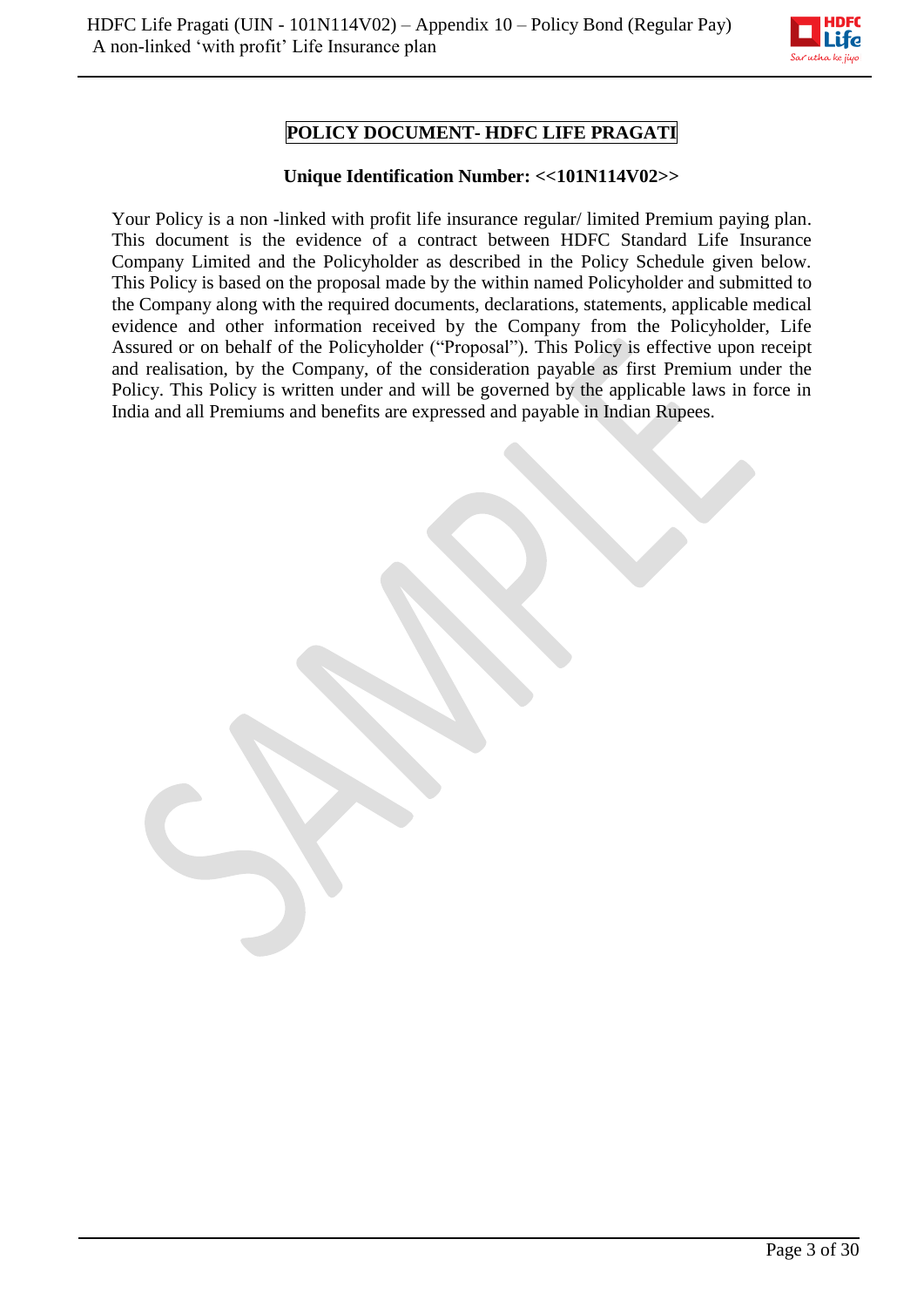

# **POLICY SCHEDULE**

**Policy number: << >> Client ID: << >>**

| <b>Policyholder Details</b> |          |  |  |  |  |
|-----------------------------|----------|--|--|--|--|
| <b>Name</b>                 | $<<$ >>  |  |  |  |  |
| <b>Address</b>              | $\ll$ >> |  |  |  |  |

**Life Assured Details**

| <b>Name</b>                                    | $<<$ $>>$          |
|------------------------------------------------|--------------------|
| Date of Birth                                  | $<<$ dd/mm/yyyy >> |
| Age on the Date of Risk<br><b>Commencement</b> | $<<$ >> years      |
| <b>Age Admitted</b>                            | $<<\text{Yes/No}$  |

z.

#### **Policy Details**

| Date of Commencement of Policy        | $<<$ Date>>                                               |
|---------------------------------------|-----------------------------------------------------------|
| <b>Date of Risk Commencement</b>      | $<<$ RCD $>>$                                             |
| Date of Issue/Inception of Policy     | << First Issue Date>>                                     |
| <b>Premium Due Date(s)</b>            | $<<$ dd /month>>                                          |
| <b>Sum Assured on Maturity</b>        | $<<$ $>>$                                                 |
| <b>Sum Assured on Death</b>           | Rs.<>>                                                    |
| <b>Annualised Premium</b>             | $Rs. \ll>>$                                               |
| <b>Policy Term</b>                    | $<<$ >> years                                             |
| <b>Premium Paying Term</b>            | $<<$ >> years                                             |
| <b>Frequency of Premium Payment</b>   | << Annual/Half-yearly/ Quarterly/ Monthly >>              |
| <b>Premium per Frequency of Prem</b>  | $Rs. \ll >>$                                              |
| <b>Payment</b>                        |                                                           |
| <b>Underwriting Extra Premium pel</b> | $Rs. \ll >>$                                              |
| <b>Frequency of Premium Payment</b>   |                                                           |
| <b>Total Premium per Frequency of</b> | $Rs. \ll>>$                                               |
| <b>Premium Payment</b>                |                                                           |
| <b>Grace Period</b>                   | $<< 15$ (for Monthly mode) 30 (for other modes) $>>$ days |
| <b>Final Premium Due Date</b>         | $<<$ dd/mm/yyyy >>                                        |
| <b>Maturity Date</b>                  | $<<$ dd/mm/yyyy >>                                        |

The Premium amount is excluding any Taxes and levies leviable on the Premium. Amount of Tax and levies will be charged at actual as per prevalent rate.

|                                | <b>NOMINATION SCHEDULE</b> |                      |
|--------------------------------|----------------------------|----------------------|
| <b>Nominee's Name</b>          | $<<$ Nominee-1 $>>$        | $<<$ Nominee-2 $>>$  |
| Date of Birth of Nominee       | $<<$ dd/mm/yyyy $>>$       | $<<$ dd/mm/yyyy $>>$ |
| <b>Nomination Percentage</b>   | $<<$ >> %                  | $<<$ >> %            |
| <b>Nominee's Address</b>       | $<<$ >>                    | $<<$ $>>$            |
| <b>Appointee's Name</b>        |                            |                      |
| (Applicable where the Nominee) | $<<$ >>                    |                      |
| is a minor)                    |                            |                      |
| Date of Birth of Appointee     | $<<$ dd/mm/yyyy >>         |                      |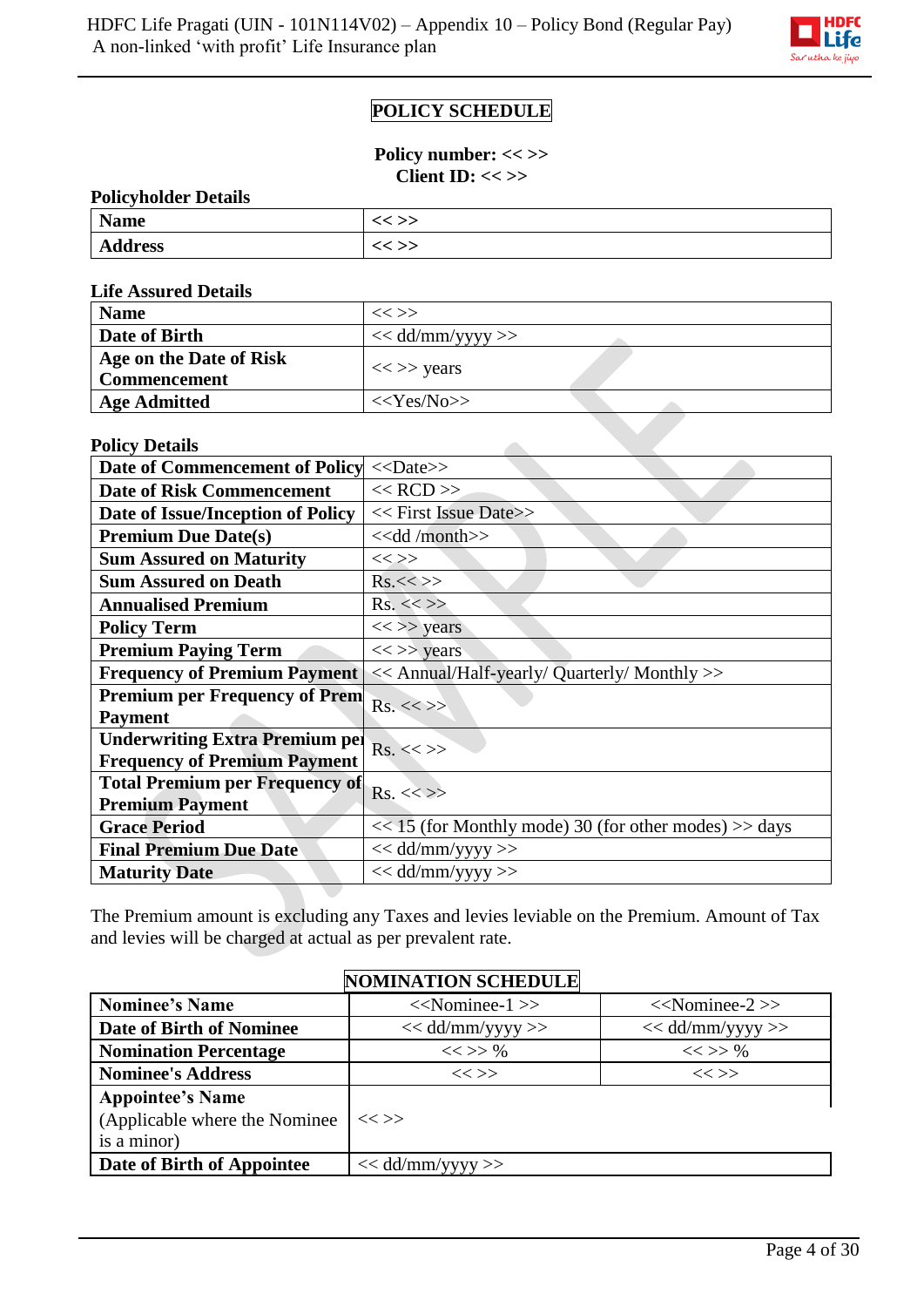

**Appointee's Address**  $\vert \ll \rangle$ 

Signed at Mumbai on <<>> For HDFC Standard Life Insurance Company Limited

Authorised Signatory

In case you notice any mistake, you may return the Policy document to us for necessary correction.

# **SPACE FOR ENDORSEMENTS**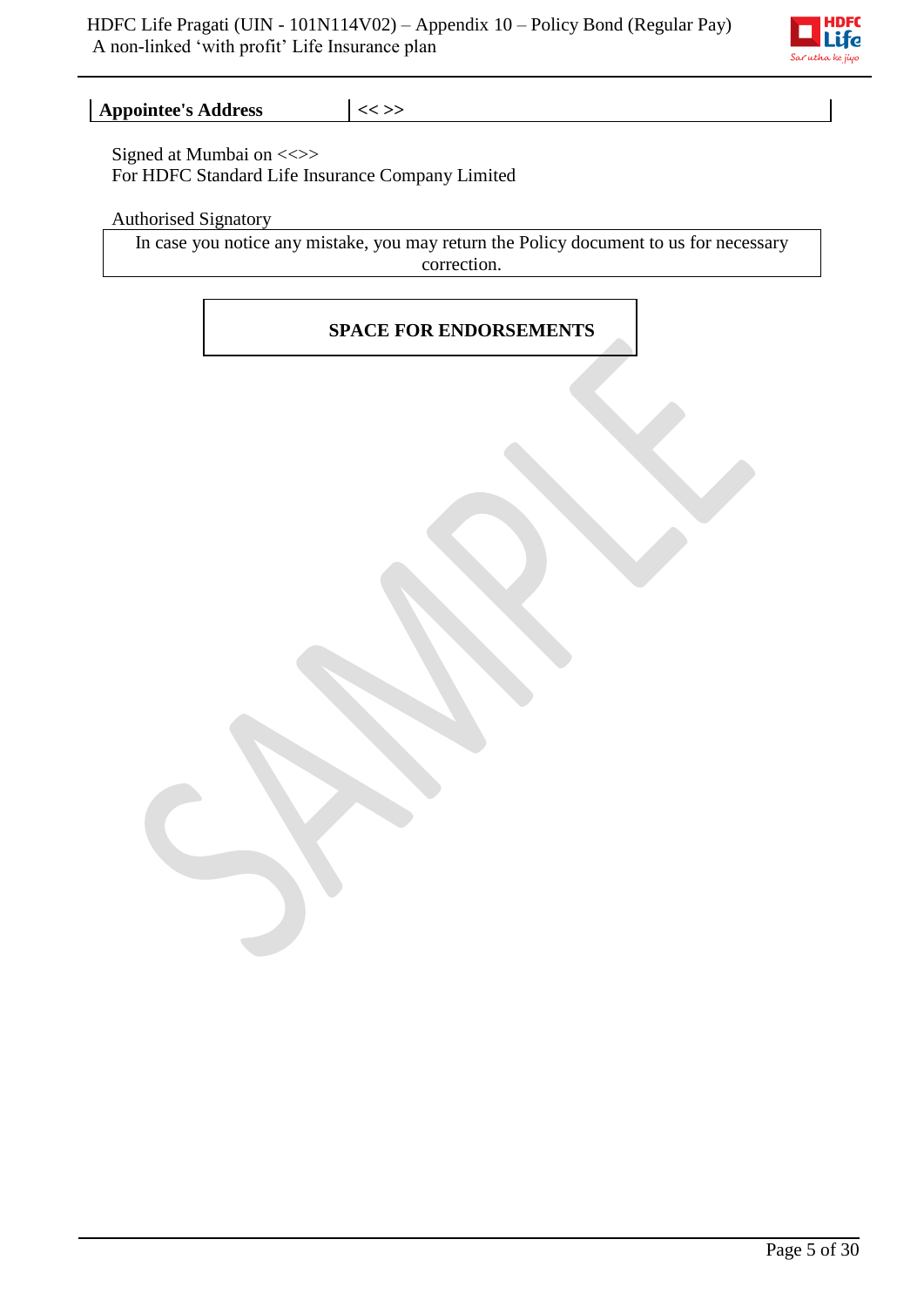

# **Part B (Definitions)**

In this Policy, the following definitions shall be applicable:

- 1) *Appointee –* means the person named by you and registered with us in accordance with the Nomination Schedule, who is authorized to receive the Death Benefit under this Policy on the death of the Life Assured while the Nominee is a minor;
- 2) *Assignee*  means the person to whom the rights and benefits under this Policy are transferred by virtue of assignment under section 38 of the Insurance Act, 1938, as amended from time to time;
- *3)* Authority/ IRDAI means Insurance Regulatory and Development Authority of India;
- 4) *Company, company, Insurer, Us, us, We, we, Our, our means or refers to HDFC* Standard Life Insurance Company Limited;
- *5) Date of Risk Commencement -* means the date, as stated in the Policy Schedule, on which the insurance coverage under this Policy commences;
- *6) Frequency of Premium Payment* means the period, as stated in the Policy Schedule, between two consecutive Premium due dates for the Policy;
- 7) *Life Assured* means the person as stated in the Policy Schedule on whose life the contingent events have to occur for the benefits to be payable. The Life Assured may be the Policyholder;
- 8) *Maturity Date* means the date stated in the Policy Schedule, on which the Policy Term expires and this Policy terminates;
- 9) *Nominee(s)* means the person named by you and registered with us in accordance with the Nomination Schedule, who is authorized to receive the Death Benefit under this Policy, on the death of the Life Assured;
- 10) *Policy Anniversary*  means the annual anniversary of the Date of Risk Commencement;
- 11) *Policyholder, You, you, your* means or refers to the Policyholder stated in the Policy Schedule;
- 12) *Policy Term –* means the term of the Policy as stated in the Policy Schedule;
- 13) *Premium(s)* means an amount stated in the Policy Schedule, payable by you to us for every policy year by the due dates, and in the manner stated in the Policy Schedule, to secure the benefits under this Policy, excluding tax and levies;
- 14) *Premium Paying Term –* means the period as stated in the Policy Schedule, in years, over which Premiums are payable;
- *15) Revival of Policy* means restoration of the Policy, which was discontinued due to the non-payment of Premium, by the Company with all the benefits mentioned in the Policy document, with or without rider benefits, if any, upon the receipt of all the Premiums due and other charges/late fee, if any, as per the terms and conditions of the Policy, upon being satisfied as to the continued insurability of the insured/Policyholder on the basis of the information, documents and reports furnished by the Policyholder;
- 16) *Revival Period*  means the period of two consecutive years from the date of discontinuance of the Policy, during which period the Policyholder is entitled to revive the Policy, which was discontinued due to the non-payment of Premium, in accordance with the terms of Revival of a Policy;
- 17) *Simple reversionary bonus -* The simple reversionary bonus rate is expressed as a percentage of the Sum Assured on Maturity as declared from time to time. No guarantee shall be applicable to the declaration of future rates of reversionary bonus;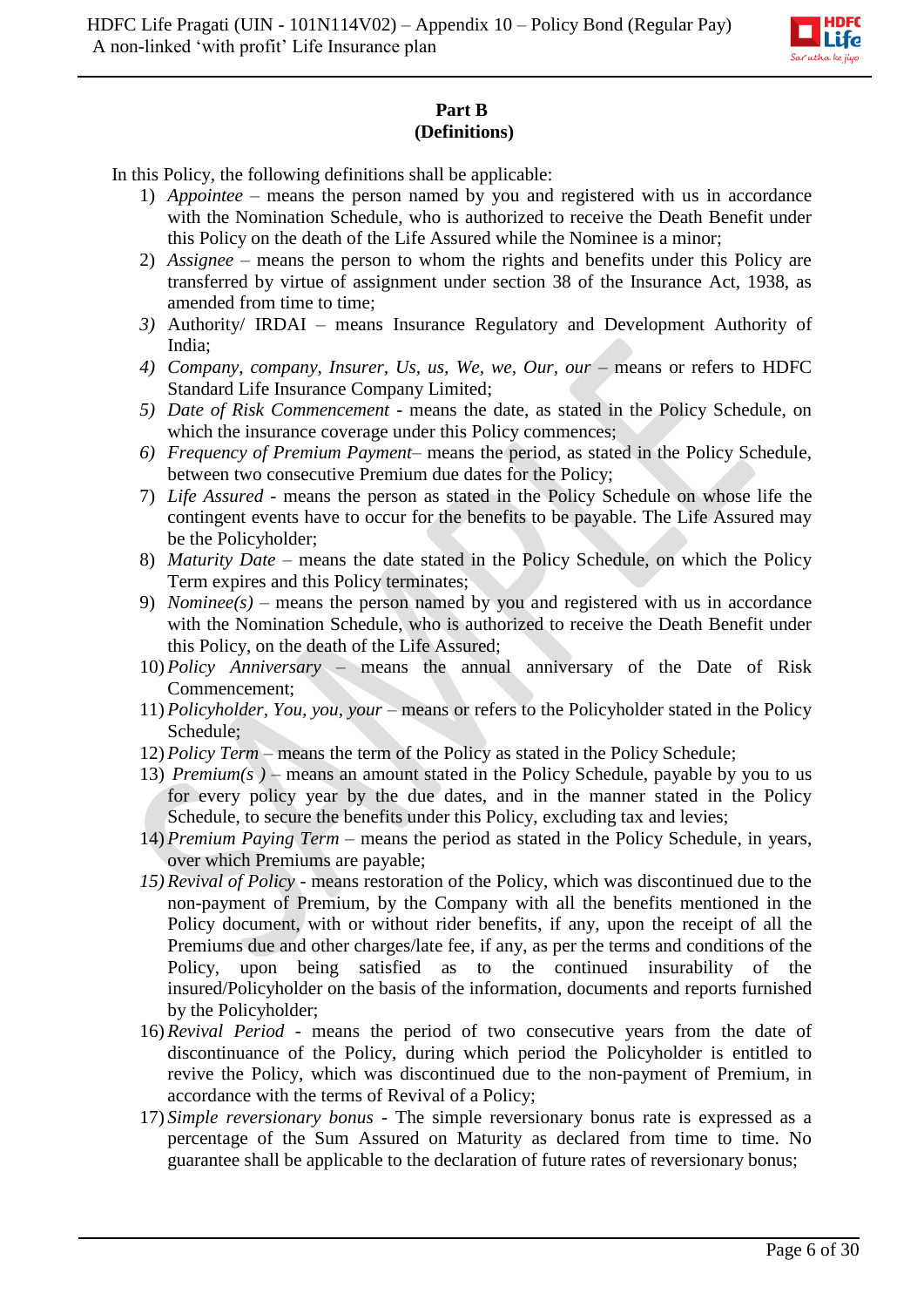

- 18) *Sum Assured on Death* means the absolute amount of benefit which is guaranteed to become payable on death of the Life Assured as per the terms and conditions specified in the Policy;
- 19) *Sum Assured on Maturity* means the absolute amount of benefit which is guaranteed to be payable on maturity of the Policy;
- 20) *Surrender* means complete withdrawal/ termination of the entire Policy;
- 21) *Surrender Value* means an amount, if any, that becomes payable in case of Surrender of the Policy in accordance with the terms and conditions of the Policy.

Page 7 of 30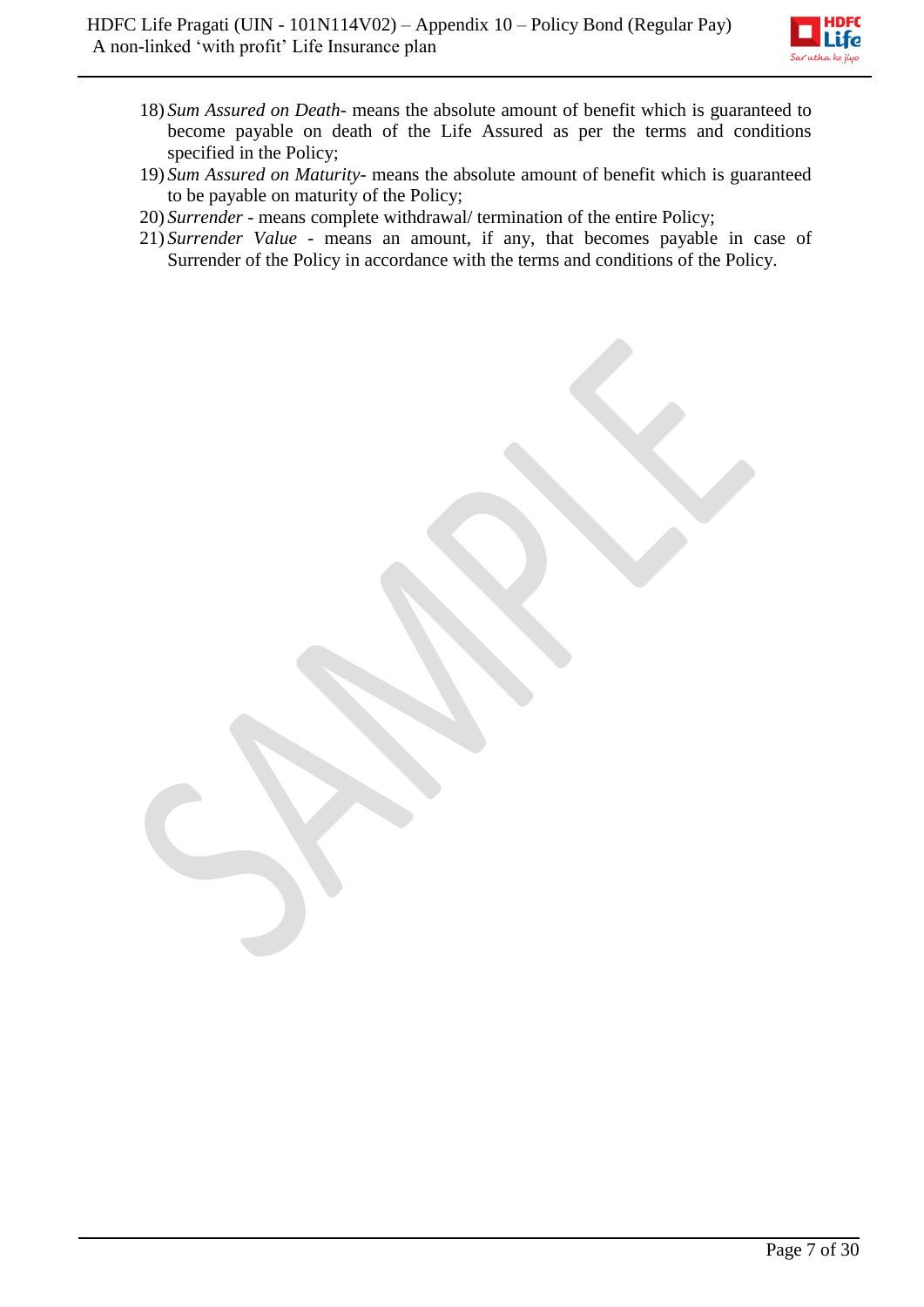

# **Part C**

# **A. Benefits**

# 1. *Death Benefit*

This benefit is payable as a lump sum if death of the Life Assured occurs before the Maturity Date, provided the Policy is in force or the Policy is fully paid up. The Death Benefit shall be the higher of:

- Sum Assured on Death + accrued Simple reversionary bonus till the date of death  $(if any) + interim bonus (if any) + terminal bonus (if any);$
- 105% of Total Premiums paid.

Where, the Sum Assured on Death shall be the higher of the following:

- i. A multiple of Annualised Premium, where the multiple shall be:
	- 10 for entry age less than 45 years
	- 7 for entry age 45 years and above:
- ii. Sum Assured on Maturity.

"Annualised Premium" shall be the Premium payable in a year chosen by the Policyholder, excluding the underwriting extra Premiums, loadings for modal Premiums, Taxes and levies, if any.

It is to be noted that in case of death during Grace Period, any unpaid Premiums shall be deducted from the Death Benefit.

2. *Maturity Benefit*

On the survival of the Life Assured till Maturity Date, the Maturity Benefit is payable as a lump sum provided the Policy is in force or the Policy is fully paid up. The Maturity Benefit shall be higher of:

- Sum Assured on Maturity + accrued Simple reversionary bonus (if any) + interim Bonus (if any) + terminal Bonus (if any);
- 100 % of Total Premiums paid.
- 3. *Surrender Benefit:*

The Surrender Benefit is payable upon surrender, as a lump sum provided the Policy is in force or the Policy is fully paid up. Surrender value shall be as payable as per Part D Clause A.

- 4. All Simple reversionary bonus, interim Bonus, terminal bonus shall be at the discretion of the Company.
- 5. All benefits are subject to the exclusions set out in Part F Clause A (Exclusions).
- 6. Upon the payment of any one of the benefits (i.e. either the Death Benefit, the Maturity Benefit or the Surrender Benefit) the Policy terminates and no further benefits are payable.
- 7. The recipients of benefits under this Policy shall be as specified below:
	- Death Benefit shall be payable to the registered Nominee(s) or Appointee (in case of minor Nominee), if the Policyholder and the Life Assured are the same; or to the Policyholder if the Life Assured is other than the Policyholder.
	- All other benefits shall be payable to the Policyholder.
	- If the Policy has been assigned, all benefits shall be payable to the Assignee.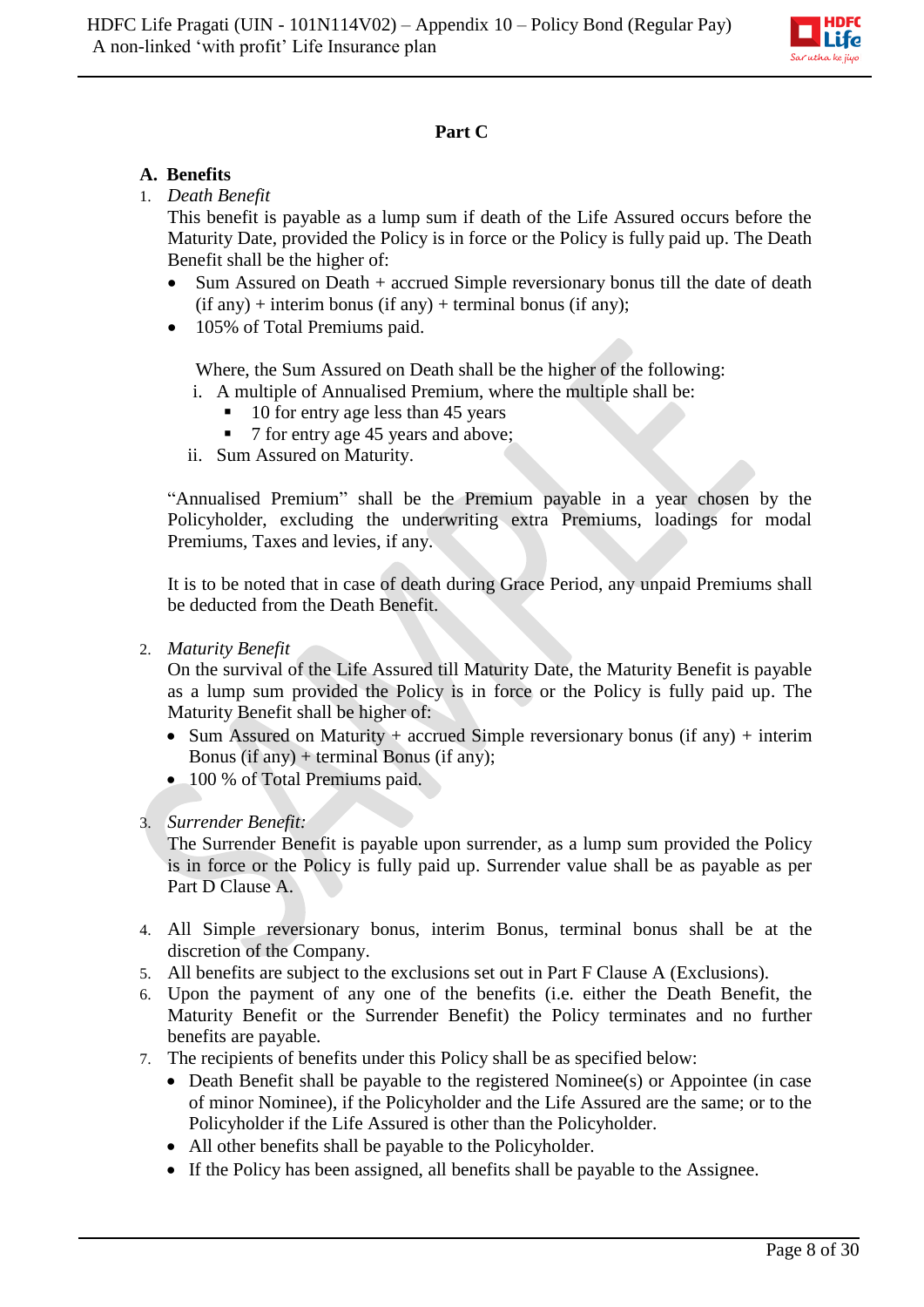

- In case of any unique situation or doubt the Company's decision will be final and binding.
- 8. For the purpose of the benefits payable under this Policy, "Total Premium" shall mean aggregate of all Premium paid by you, excluding the underwriting extra Premium (if any).

# **B. Payment and cessation of Premiums**

- 1. The first Premium must be paid along with the submission of your completed application. Subsequent Premiums shall become due in full on the due dates as per the Frequency of Premium Payment set out in your Policy Schedule.
- 2. Premiums under the Policy can be paid on yearly, half-yearly, quarterly or monthly basis as per the chosen Frequency of Premium Payment and as set out in the Policy Schedule.
- 3. If you have chosen monthly Frequency of Premium Payment, we may collect amount equivalent to first 3 months Premium instalment in advance on the date of commencement of Policy, as a prerequisite to allow monthly mode of Premium payment. Further monthly frequency is available only with Standing Instructions (SI)/Electronic Clearance Service (ECS) mode of payment\*.
- 4. The Premiums that fall due in the same financial year can be paid in advance. However, where the Premium due in one financial year is paid in advance in earlier financial year, we may collect the same for a maximum period of three months in advance of the due date of the Premium.
- 5. Any Premiums paid before the due date will be deemed to have been received on the due date for that Premium.
- 6. Premium will be deemed to remain unpaid if the Premium amount has not been realised by us. If any Premium remains unpaid after the expiry of the Grace Period, your Policy shall become Paid-Up/lapse, as the case may be. In that event, the benefits under such Policy shall be payable in accordance with Part D Clause B as stated below.
- 7. Premiums are payable by you without any obligation on us to issue a reminder notice to you.
- 8. Where the Premiums have been remitted otherwise than in cash\*, the application of the Premiums received is conditional upon the realisation of the proceeds of the instrument of payment, including electronic mode.

\* Cash as a manner of premium payment can be accepted subject to the internal policies of the Company

#### **C. Grace Period:**

A Grace Period of 30 days in case of annual, half-yearly and quarterly mode and 15 days in case of monthly mode, is allowed for the payment of each renewal Premium after the first Premium. We will not accept part payment of the Premium.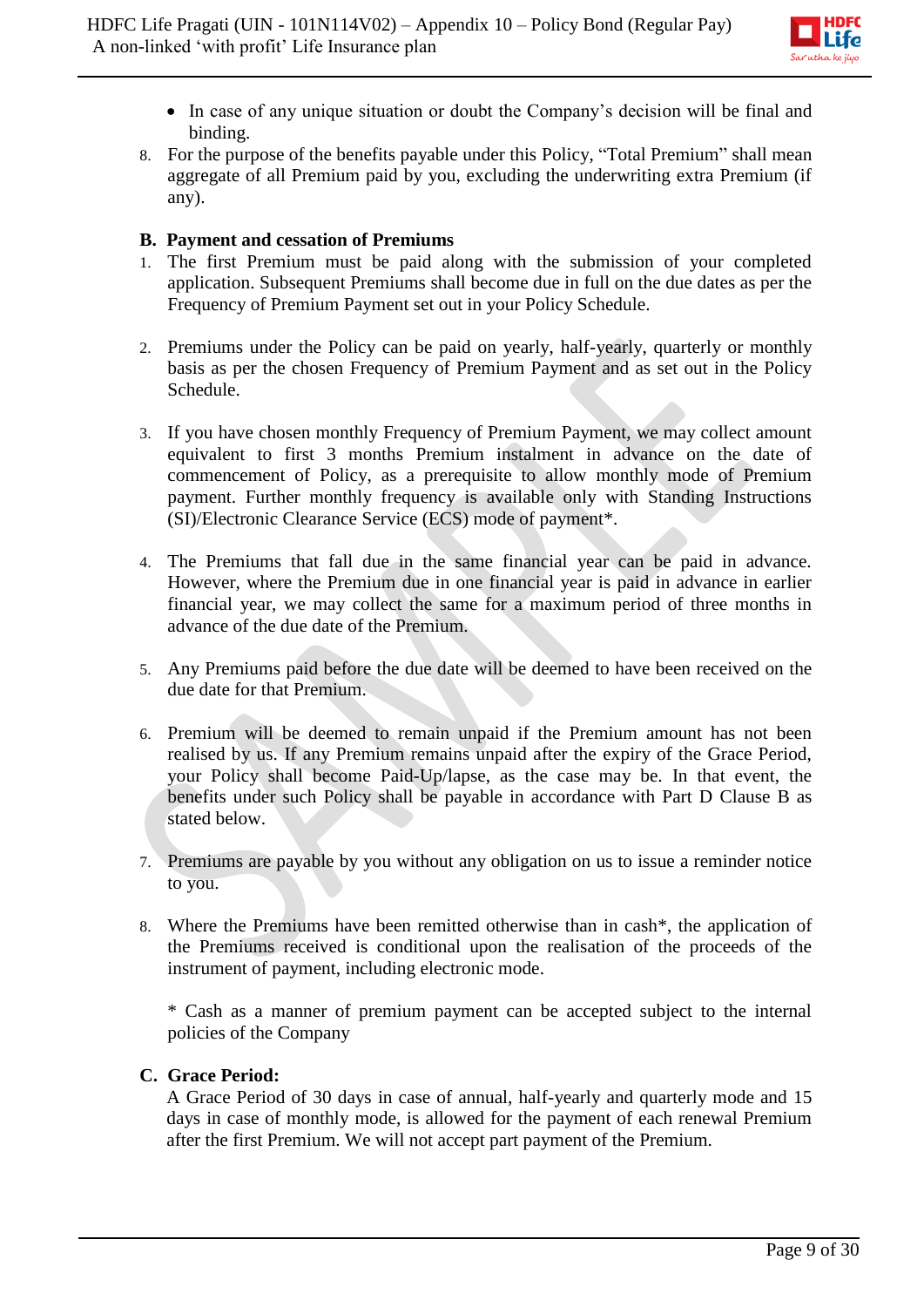

# **Part D**

# **A. Surrender Value:**

- 1. Surrender value for Policies shall be the higher of the following:
	- Guaranteed Surrender Value (GSV);
	- Special Surrender Value (SSV).

#### Where,

- I. Guaranteed Surrender Value for in force Policy, fully paid-up and paid up Policy
	- i. Guaranteed Surrender Value is acquired upon payment of:
		- a) All Premiums for the first 2 Policy years if the Premium Paying Term is less than 10 years;
		- b) All Premiums for the first 3 Policy years if the Premium Paying Term is 10 years.
	- ii. The Guaranteed Surrender Value shall be the sum of Guaranteed Surrender Value of Premiums and the Guaranteed Surrender Value of bonuses already accrued to the Policy.
	- iii. The Guaranteed Surrender Value of Premiums shall be determined as the Guaranteed Surrender Value factors on Premiums paid, applicable at the time of Surrender multiplied to the total Premiums paid till the date of Surrender.
	- iv. The Guaranteed Surrender Value of bonuses shall be determined as the Guaranteed Surrender Value factors on accrued bonuses applicable at the time of Surrender multiplied to the total bonuses already accrued to the Policy.
	- v. The Guaranteed Surrender Value factors on Premiums paid are specified in Appendix 1. Guaranteed Surrender Value factors on accrued bonuses are specified in Appendix 2.
- II. Guaranteed Surrender Value for lapsed Policies: Lapsed Policies may be surrendered any time during the outstanding term. Guaranteed Surrender Value for lapsed Policies is zero.
- III. The Special Surrender Value for an in force Policy, fully paid-up and paid up Policy shall be determined as the Special Surrender Value factor<sup>#</sup> applicable at the time of Surrender multiplied to the acquired paid-up Maturity Benefit (as specified under Part D Clause B).

No discrimination shall be made between a surrendering and maturing policy from the in force state with respect to the applicable terminal bonus rate

IV. Special Surrender Value for lapsed Policies shall be determined as the Special Surrender Value factor<sup>#</sup> applicable at the time of Surrender multiplied to the lapsed Maturity Benefit (as specified under Part D Clause B).

#SSV factors are not guaranteed and may be changed with prior approval from IRDAI.

# **B. Lapsed /Paid-up Policies:**

- 1. If a due Premium has not been paid until the expiry of the Grace Period, the Policy shall:
	- lapse if it has not acquired a Guaranteed Surrender Value;
	- becomes Paid-up if it has acquired a Guaranteed Surrender Value.
- 2. Lapsed Policy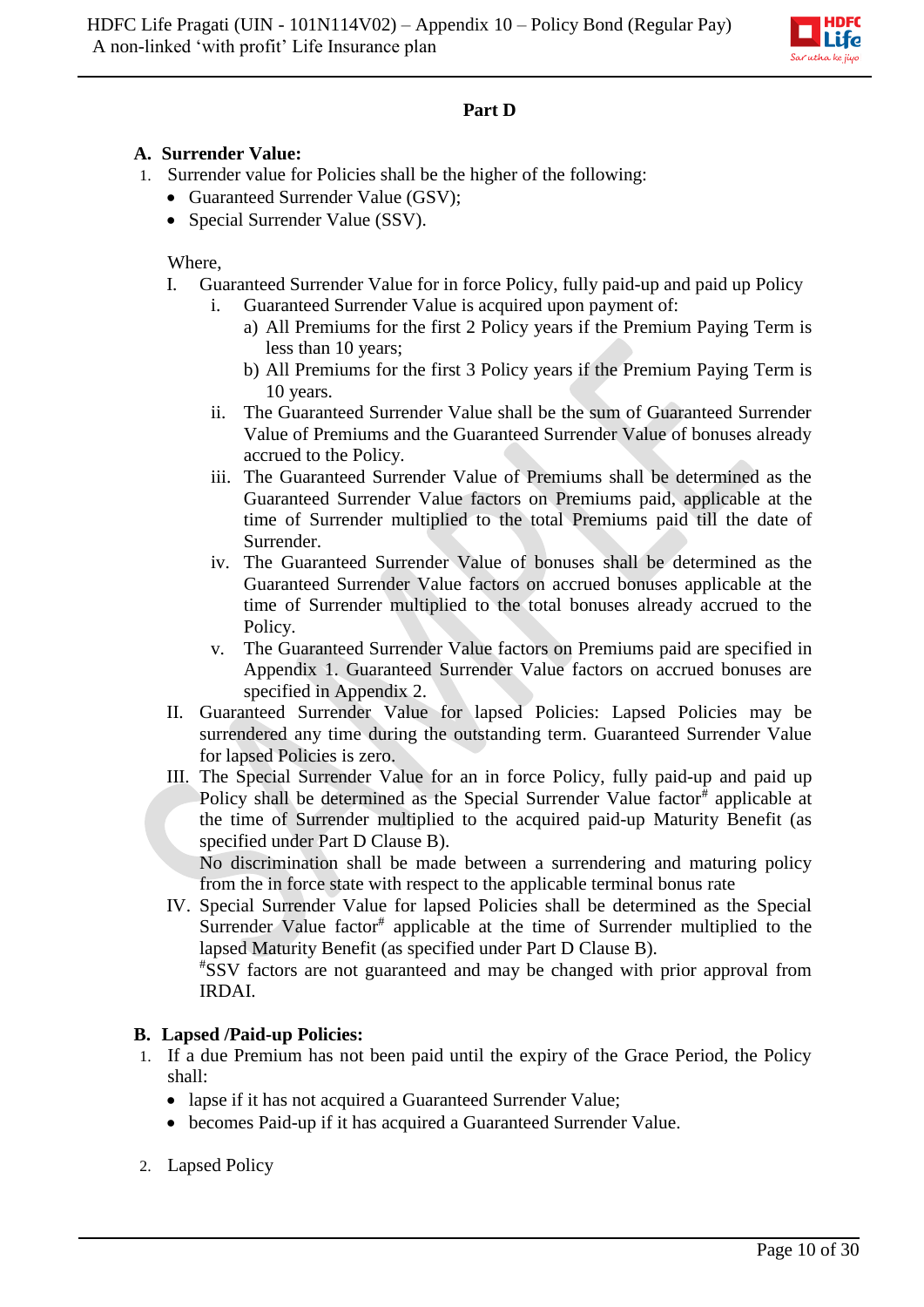

Lapsed Policy shall continue to offer following benefits on earlier of Surrender, maturity or death:

- Surrender: As specified under Part D Clause A;
- Maturity: 100% of total Premiums paid;
- Death.

This Policy offers an auto cover continuance feature for Death Benefit. The auto cover continuance shall apply for

- i. two years; or
- ii. outstanding Policy Term

whichever is lower, from the date of Premium discontinuance. The auto cover period commences after the grace period and continues for a period of two years from the date of premium discontinuance or the outstanding term whichever is lower.

The Death Benefit payable during the auto cover continuance period shall be the higher of:

- i. Sum Assured on Death + accrued Simple reversionary bonus till the date of premium discontinuance (if any) + interim bonus (if any) + terminal bonus (if any);
- ii. 105% of Total Premiums paid.

The Death Benefit payable after auto cover continuance period shall be 100% of total Premium paid.

3. Paid-up Policy

For the purpose of Paid-up Policy,

- Paid-up Sum Assured on Death = Sum Assured on Death x  $(t/n)$
- Paid-up Sum Assured on Maturity = Sum Assured on Maturity x  $(t/n)$

Where,  $t =$  total Premiums paid,  $n =$  total Premiums payable under the Policy.

Simple reversionary bonus accrued to the Policy till the date the Policy is made paidup will continue to remain attached, but the paid-up policy will cease to qualify for the addition of any future reversionary bonus.

Paid-up Policy offers the following benefits on earlier of Surrender, maturity or death:

- Surrender: As specified under Part D Clause A;
- Maturity:

Maturity Benefit for Paid-up policies shall be higher of:

- i. Paid-up Sum Assured on Maturity + accrued Simple reversionary bonus till the date of Paid-up (if any) + interim bonus (if any) + terminal bonus (if any);
- ii. 100% of Total Premiums paid
- Death.

Auto cover continuance feature defined above is applicable for Paid up policy as well.

The Death Benefit payable during the auto cover continuance period shall be the higher of:

i. Sum Assured on Death + accrued Simple reversionary bonus till the date of Premium discontinuance (if any) + interim bonus (if any) + terminal bonus (if any);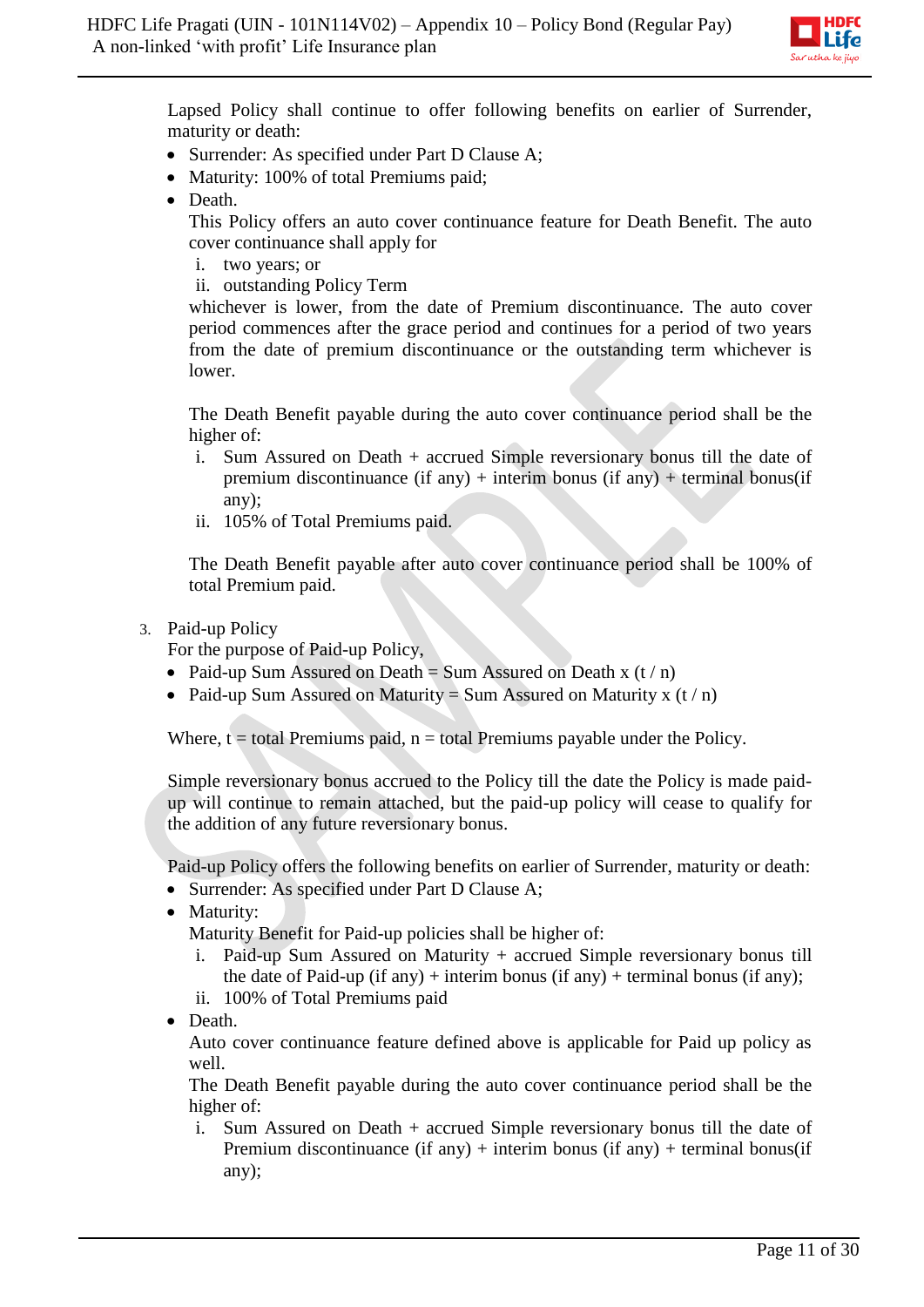

### ii. 105% of Total Premiums paid.

The Death Benefit payable after auto cover continuance period shall be higher of the following:

- i. Paid-up Sum Assured on Death + accrued Simple reversionary bonus till the date of Paid-up (if any) + interim bonus (if any) + terminal bonus (if any);
- ii. 105% of Total Premiums paid.
- **C.** All benefits under Part D shall be subject to Clause 4, 5, 6 and 7 of Part C.

### **D. Alteration:**

Policyholder has the option to alter the Premium Frequency only.

### **E. Policy loan provisions:**

The Policyholder can avail loan facility only once the Policy has acquired the Surrender value. Such loan shall be subject to terms and conditions as the Company may specify from time to time. The current terms and conditions of the Company are stated below:

- The Policyholder should be at least 18 years of age at the time of requesting the loan;
- The loan amount will be subject to maximum 80% of the Surrender Value;
- The rate of interest payable on such loan amount shall be as prescribed by the Company at the time of granting the loan. Currently, the interest rate on loan is 10.5% p.a.;
- Before any benefits are paid out, loan outstanding together with the interest thereon will be deducted and the balance amount will be payable;
- Where the loan outstanding including interest exceeds 90% of the Surrender Value for a paid-up Policy, then the Policy will be foreclosed and the Policyholder will be paid the Surrender Value less loan outstanding including interest;
- An in-force or fully paid-up Policy shall not be foreclosed for non re-payment of loan.

# **F. Free-look provision**

In case you are not agreeable to any of the provisions stated in the Policy, you have the option to return the Policy to us stating the reasons thereof, within 15 days from the date of receipt of the Policy. If you have purchased your Policy through distance marketing mode, this period will be 30 days. On receipt of your letter along with the original Policy, we shall arrange to refund the Premium paid by you, subject to deduction of the proportionate risk Premium for the period on cover and the expenses incurred by us for medical examination (if any) and stamp duty (if any)

# **G. Revival**

The Revival Period shall be of two years as specified by the current Regulations. The Revival shall be subject to the Board Approved Underwriting Policy and payment of unpaid Premiums with interest. The current rate of interest is 10.50% p.a.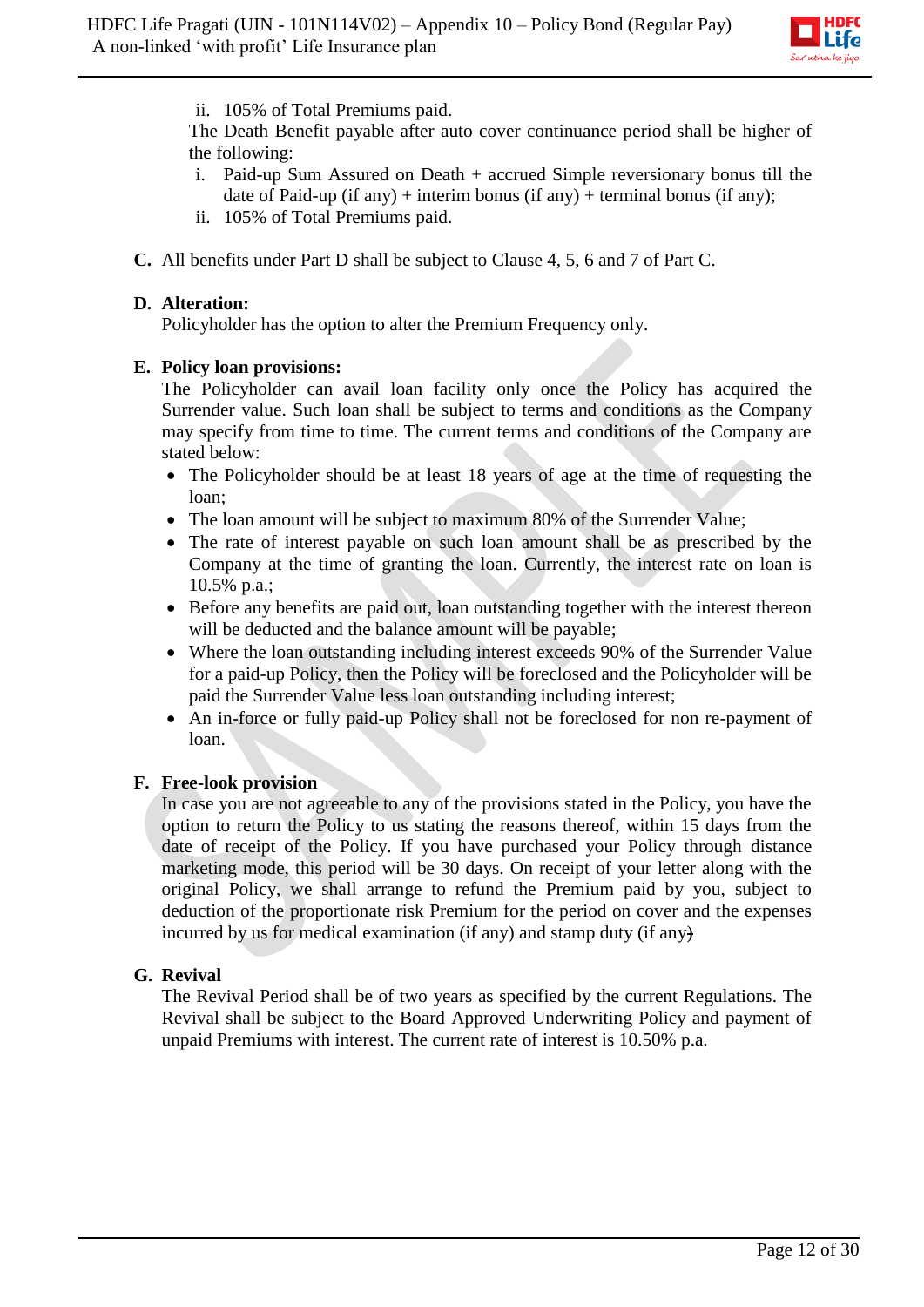

# **Part F (General Terms & Conditions)**

### **A. Exclusions**

Suicide claim provisions

In case of death of Life Assured due to suicide within 12 months from the Date of Inception of the Policy, the Death Benefit payable to the nominee or beneficiary of the Policyholder shall be equal to 80% of the Premiums paid provided the Policy is inforce.

In case of death of Life Assured due to suicide within 12 months from the date of Revival of Policy, the Death Benefit payable to the nominee or beneficiary of the Policyholder shall be equal to an amount which is higher of 80% of the Premiums paid till the date of death or Surrender Value as available on the date of death.

# **B. Age Admitted**

The Company has calculated the Premiums under the Policy on the basis of the age of the Life Assured as declared in the Proposal. In case you have not provided proof of age of the Life Assured with the Proposal, you will be required to furnish such proof of age of the Life Assured as is acceptable to us and have the age admitted. In the event the age so admitted ("Correct Age") during the Policy Term is found to be different from the age declared in the Proposal, without prejudice to our rights and remedies including those under the Insurance Act, 1938 as amended from time to time, we shall take one of the following actions:

i) If eligible, and if the Correct Age is found to be higher, the benefit payable under this Policy/ Rider (if any) shall be after deduction of such difference of Premium (i.e difference in Premium paid based on age declared in the Proposal and Premium based on the Correct Age) along with interest thereon. In such cases, before calculating the amount of benefit payable, the Policy shall be subject to re-underwriting and the sum assured shall be subject to eligibility as per underwriting norms and the Premium to be deducted shall be calculated proportionately on such sum assured payable. If the Correct Age is found to be lower, excess Premiums without any interest shall be refunded.

ii) If ineligible for the Policy basis the Correct Age, the Policy shall be void-ab-initio and the total Premiums paid shall be refunded without interest after deducting all applicable charges like medical (if any), Stamp Duty (if any), risk etc.

# **C. Claim Procedure**

- (1) Maturity Benefit: The Maturity Benefit will be paid if and only if:
	- i. The Policy has matured and the Life Assured is alive on the Maturity Date,
	- ii. No claim has been made on the Policy, except any survival benefit, if any,
	- iii.The Policy has not been discontinued or surrendered or cancelled or terminated, and
	- iv. All relevant documents including the original Policy document in support of your claim have been provided to the Company.
- (2) Death Benefit: The Death Benefit will be paid if and only if:
	- i. The death of the Life Assured has occurred before the Maturity Date,
	- ii. The standard Policy provisions specified in Part F Clause A (Exclusions) and Part F Clause G (Incorrect Information and Non Disclosure) are not attracted,
	- iii.The Policy has not been surrendered or cancelled or terminated, and
	- iv. All relevant documents in support of the claim have been provided to the Company. These would normally include the following: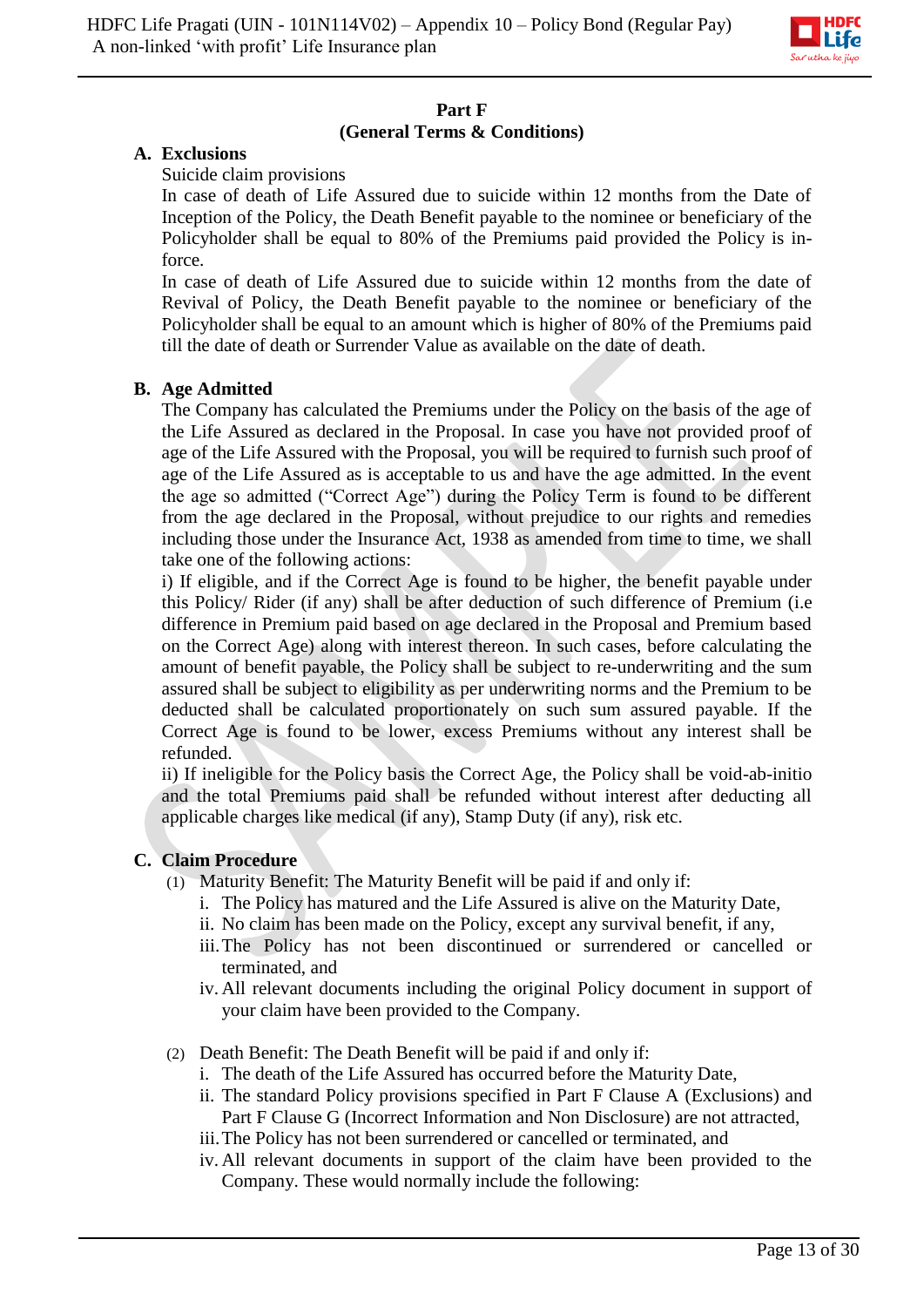

Basic documentation for all death claims:

- i. Completed claim form, (including NEFT details and bank account proof as specified in the claim form);
- ii. Original Policy;
- iii.Original or copy Death Certificate issued by Municipal Authority/ Gram Panchayat / Tehsildar (attested by issuing authority);
- iv. Original or copy of certificate of doctor certifying cause of death (attested by issuing authority); and
- v. Claimant's identity and residence proof.

Additional records (if death is due to natural causes):

i. Original or copy of past and current medical records (Indoor case paper, admission notes, discharge summary) attested by hospital authorities.

Additional records (if death is due to un-natural causes):

- i. Original or copy of First Information Report, Police Panchnama report attested by Police authorities; and
- ii. Original or copy of Postmortem report attested by hospital authority.

#### Note:

- i. In case original documents are submitted, attestation on the document by authorities is not required.
- ii. Depending on the circumstances of the death, further documents may be called for as we deem fit.

The claim is required to be intimated to us within a period of three years from the date of death. However, we may condone the delay in claim intimation, if any, where the delay is proved to be for reasons beyond the control of the claimant.

#### **D. Assignment**

The Policyholder can assign or transfer of a policy in accordance with Section 38 of the Insurance Act, 1938 as amended from time to time. Simplified version of the provisions of Section 38 is enclosed in Annexure I for reference.

#### **E. Nomination**

The Policyholder can nominate a person/ persons in accordance with Section 39 of the Insurance Act, 1938 as amended from time to time. Simplified version of the provisions of Section 39 is enclosed in Annexure II for reference.

# **F. Issuance of Duplicate Policy:**

The Policyholder can request for a duplicate copy of the Policy at HDFC Life offices or through Certified Financial Consultant (Insurance Agent) who advised you while taking this Policy. While making an application for duplicate Policy the Policyholder is required to submit a notarized original indemnity bond on stamp paper. Additional charges may be applicable for issuance of the duplicate Policy.

### **G. Incorrect Information and Non-Disclosure**

Fraud, misrepresentation and forfeiture would be dealt with in accordance with provisions of Section 45 of the Insurance Act 1938 as amended from time to time.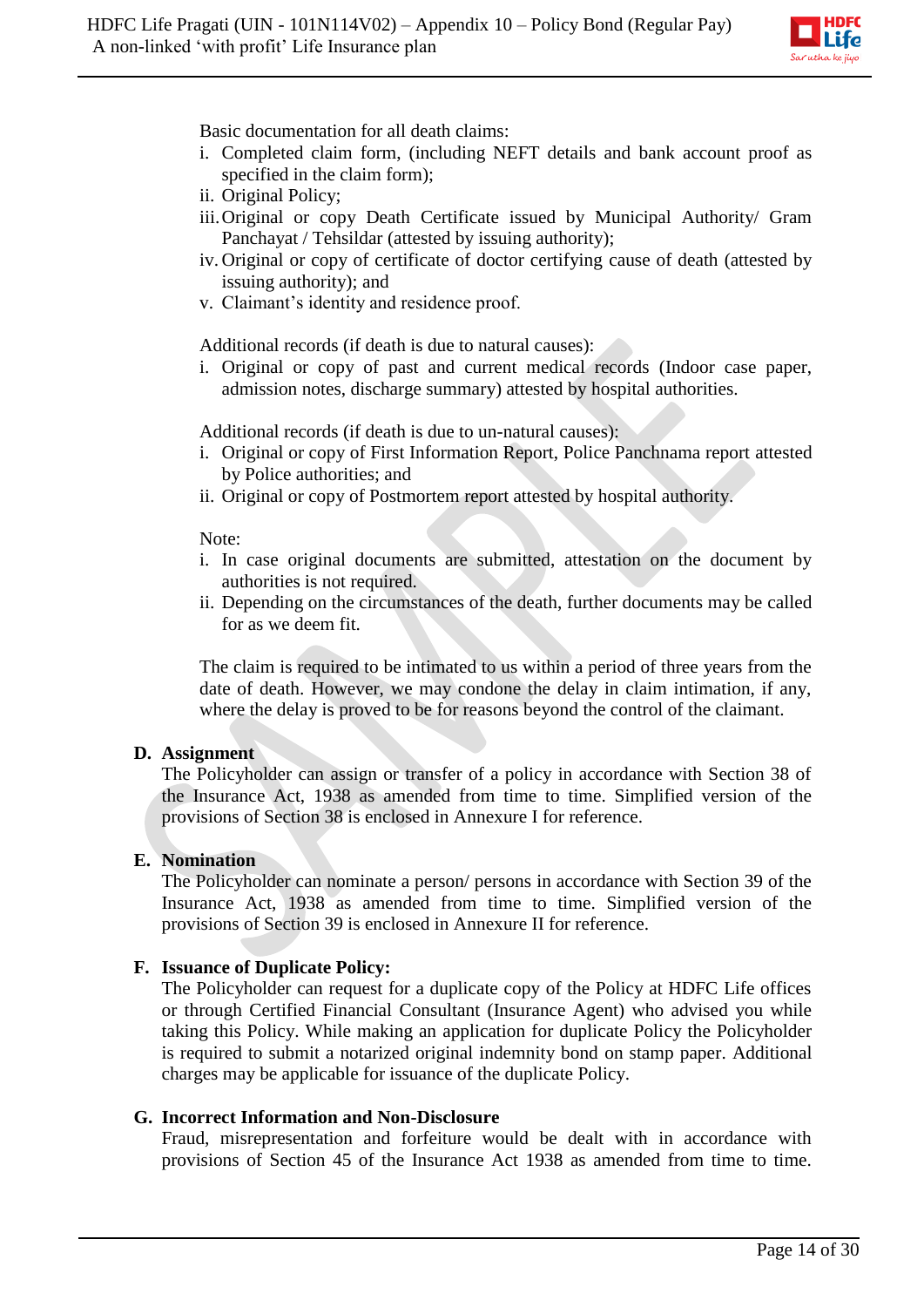

Simplified version of the provisions of Section 45 is enclosed in Annexure III for reference.

# **H. Policy on the life of a Minor**

Where the Policy has been taken for the benefit of the Life Assured who is a minor, the Policy shall automatically vest unto the Life Assured on his attaining majority.

# **I. Taxes**

(1) Indirect Taxes

Taxes and levies shall be levied as applicable. Any taxes, statutory levy becoming applicable in future may become payable by you by any method including by levy of an additional monetary amount in addition to Premium and or charges.

(2) Direct Taxes Tax will be deducted at the applicable rate from the payments made under the Policy, as per the prevailing provisions of the Income Tax Act, 1961.

### **J. Modification, Amendment, Re-enactment of or to the Insurance laws and rules, regulations, guidelines, clarifications, circulars etc. thereunder**

- (1) This Policy is subject to
	- i. The Insurance Act 1938 and Insurance Laws (Amendment) Act, 2015 as amended from time to time,
	- ii. Amendments, modifications (including re-enactment) as may be made from time to time, and
	- iii.Other such relevant Regulations, Rules, Laws, Guidelines, Circulars, Enactments etc as may be introduced thereunder from time to time.
- (2) We reserve the right to change any of these Policy provisions / terms and conditions in accordance with changes in applicable Regulations or Laws, and where required, with IRDAI's approval.
- (3) We are required to obtain prior approval from the IRDAI before making any material changes to these provisions, except for changes of regulatory / statutory nature.
- (4) We reserve the right to require submission by you of such documents and proof at all life stages of the Policy as may be necessary to meet the requirements under Anti- money Laundering/Know Your Customer norms and as may be laid down by IRDAI and other regulators from time to time.

# **K. Jurisdiction:**

This Policy shall be governed by the laws of India and the Indian Courts shall have jurisdiction to settle any disputes arising under the Policy.

# **L. Notices**

Any notice, direction or instruction given to us, under the Policy, shall be in writing and delivered by hand, post, facsimile or from registered electronic mail ID to:

HDFC Standard Life Insurance Company Limited, 11th Floor, Lodha Excelus, Apollo Mills Compound, N.M. Joshi Marg, Mahalaxmi, Mumbai - 400011.

Registered Office: Lodha Excelus, 13th Floor, Apollo Mills Compound, N.M. Joshi Marg, Mahalaxmi, Mumbai - 400011.

E-mail: service@hdfclife.com

Or such other address as may be informed by us.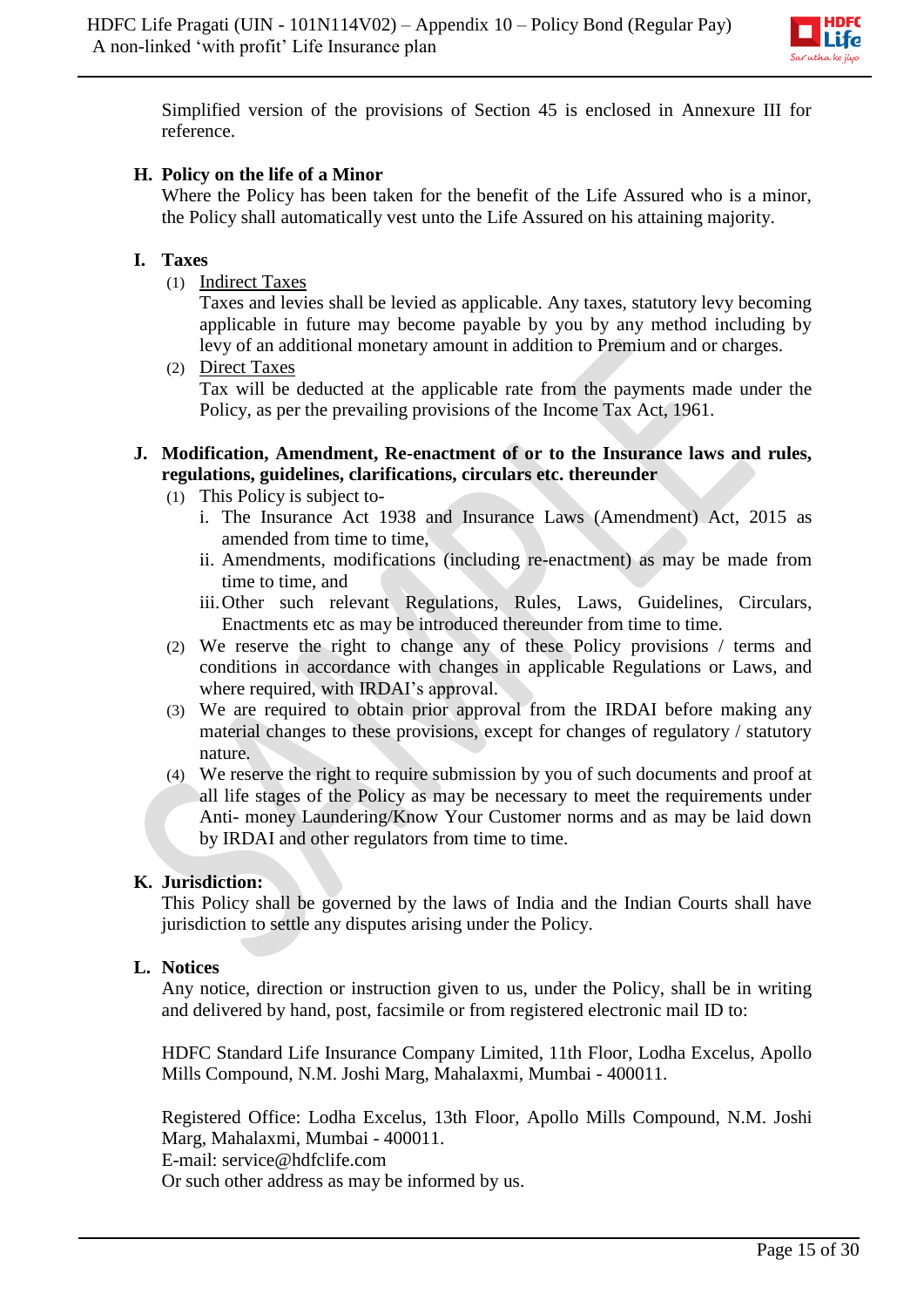

Similarly, any notice, direction or instruction to be given by us, under the Policy, shall be in writing and delivered by hand, post, courier, facsimile or registered electronic mail ID to the updated address in the records of the Company.

You are requested to communicate any change in address, to the Company supported by the required address proofs to enable the Company to carry out the change of address in its systems. The onus of intimation of change of address lies with the Policyholder. An updated contact detail of the Policyholder will ensure that correspondences from the Company are correctly addressed to the Policyholder at the latest updated address.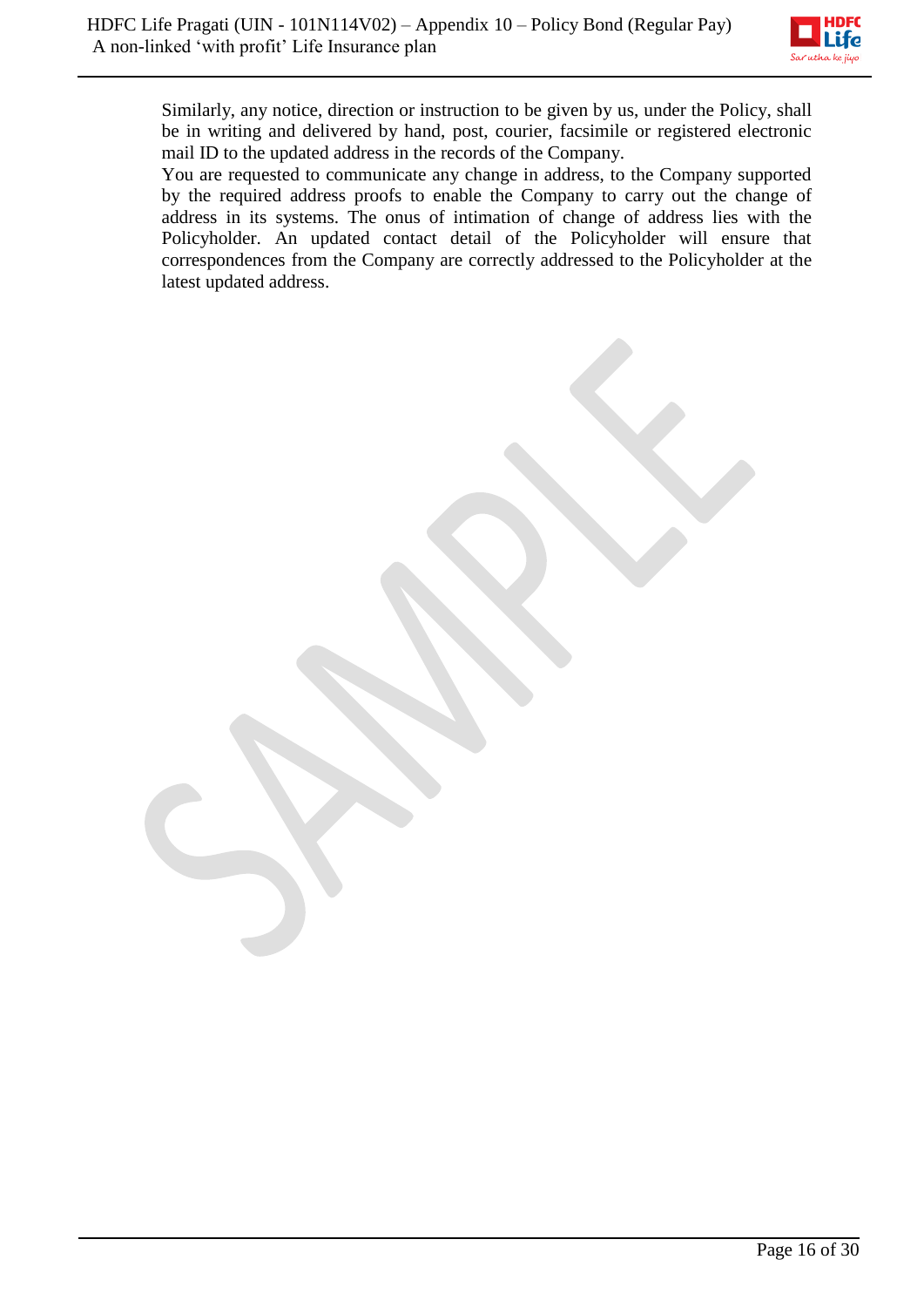

| <b>Policy</b> | <b>Policy Term</b> |                          |                          |        |        |        |        |        |        |        |        |
|---------------|--------------------|--------------------------|--------------------------|--------|--------|--------|--------|--------|--------|--------|--------|
| Year          | 10                 | 11                       | 12                       | 13     | 14     | 15     | 16     | 17     | 18     | 19     | 20     |
| 1             |                    |                          |                          |        |        |        |        |        |        |        |        |
| $\mathbf 2$   | 30.00%             | 30.00%                   | 30.00%                   | 30.00% | 30.00% | 30.00% | 30.00% | 30.00% | 30.00% | 30.00% | 30.00% |
| 3             | 30.00%             | 30.00%                   | 30.00%                   | 30.00% | 30.00% | 30.00% | 30.00% | 30.00% | 30.00% | 30.00% | 30.00% |
| 4             | 50.00%             | 50.00%                   | 50.00%                   | 50.00% | 50.00% | 50.00% | 50.00% | 50.00% | 50.00% | 50.00% | 50.00% |
| 5             | 50.00%             | 50.00%                   | 50.00%                   | 50.00% | 50.00% | 50.00% | 50.00% | 50.00% | 50.00% | 50.00% | 50.00% |
| 6             | 50.00%             | 50.00%                   | 50.00%                   | 50.00% | 50.00% | 50.00% | 50.00% | 50.00% | 50.00% | 50.00% | 50.00% |
| 7             | 50.00%             | 50.00%                   | 50.00%                   | 50.00% | 50.00% | 50.00% | 50.00% | 50.00% | 50.00% | 50.00% | 50.00% |
| 8             | 53.13%             | 52.33%                   | 51.86%                   | 51.54% | 51.32% | 51.15% | 51.02% | 50.92% | 50.84% | 50.77% | 50.71% |
| 9             | 56.46%             | 54.77%                   | 53.78%                   | 53.13% | 52.67% | 52.33% | 52.07% | 51.86% | 51.69% | 51.54% | 51.42% |
| 10            | 60.00%             | 57.33%                   | 55.78%                   | 54.77% | 54.06% | 53.54% | 53.13% | 52.81% | 52.55% | 52.33% | 52.15% |
| 11            |                    | 60.00%                   | 57.85%                   | 56.46% | 55.49% | 54.77% | 54.22% | 53.78% | 53.43% | 53.13% | 52.89% |
| 12            |                    | $\overline{\phantom{a}}$ | 60.00%                   | 58.20% | 56.95% | 56.03% | 55.33% | 54.77% | 54.32% | 53.95% | 53.63% |
| 13            | ۰                  | $\overline{\phantom{a}}$ | $\overline{\phantom{a}}$ | 60.00% | 58.46% | 57.33% | 56.46% | 55.78% | 55.23% | 54.77% | 54.39% |
| 14            |                    |                          | ٠                        | ۰      | 60.00% | 58.65% | 57.62% | 56.81% | 56.15% | 55.61% | 55.16% |
| 15            |                    |                          | ÷,                       |        |        | 60.00% | 58.80% | 57.85% | 57.09% | 56.46% | 55.94% |
| 16            |                    |                          |                          |        |        |        | 60.00% | 58.92% | 58.04% | 57.33% | 56.73% |
| 17            |                    |                          |                          |        |        |        |        | 60.00% | 59.01% | 58.20% | 57.53% |
| 18            |                    |                          |                          |        |        |        |        |        | 60.00% | 59.10% | 58.34% |
| 19            |                    |                          |                          |        |        |        |        |        |        | 60.00% | 59.16% |
| 20            |                    |                          |                          |        |        |        |        |        |        |        | 60.00% |

# **Appendix 1 Guaranteed Surrender Value Factors as percentage of Total Premium**

Note: This would only be payable once the policy has acquired a guaranteed surrender value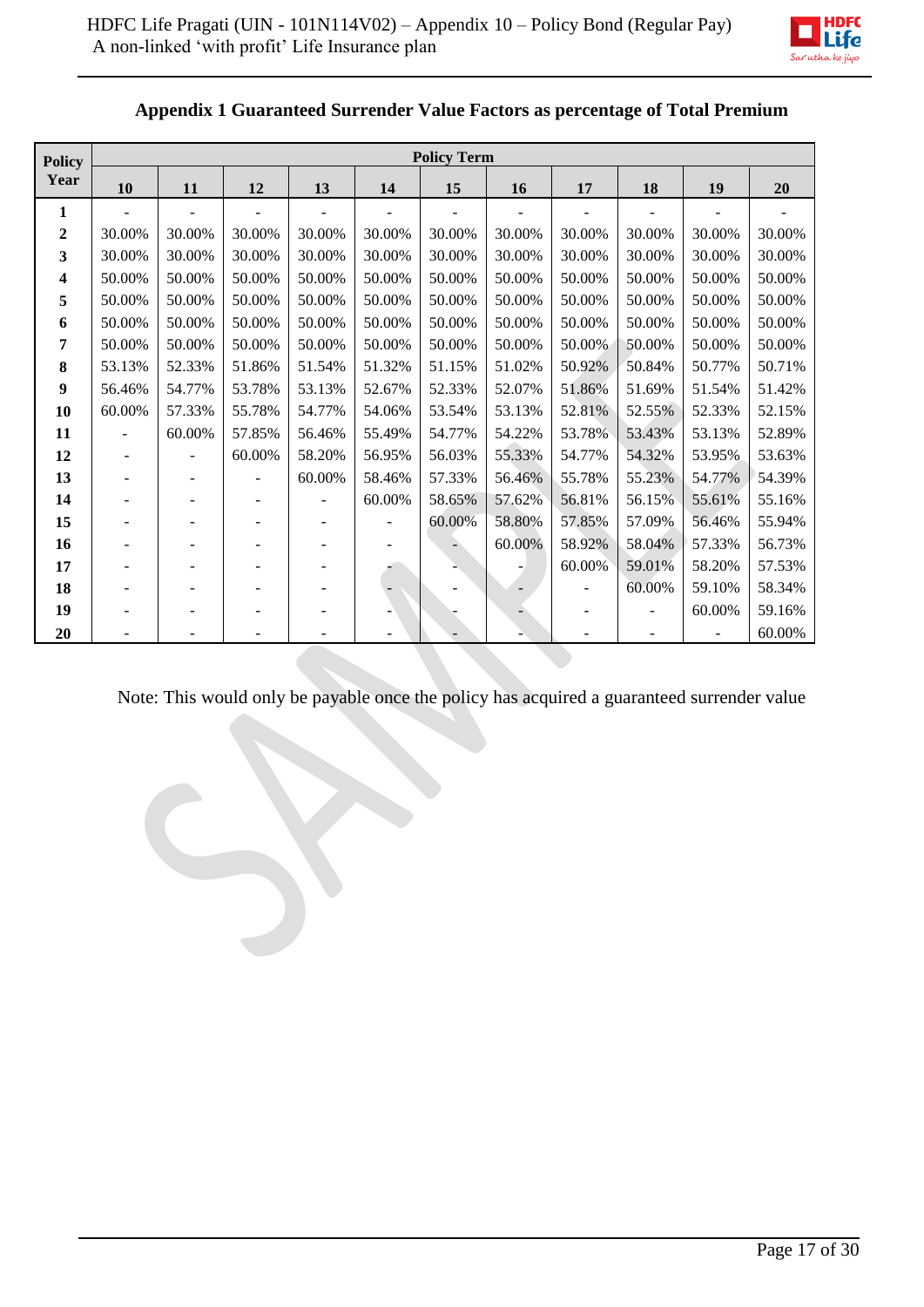

| <b>Policy</b>  |   | <b>Policy Term</b>       |                |   |   |    |    |    |    |                                                                                                  |    |    |    |                                                                                                                                                                                                                                                                                                                                         |       |               |
|----------------|---|--------------------------|----------------|---|---|----|----|----|----|--------------------------------------------------------------------------------------------------|----|----|----|-----------------------------------------------------------------------------------------------------------------------------------------------------------------------------------------------------------------------------------------------------------------------------------------------------------------------------------------|-------|---------------|
| Year           | 5 | 6                        | $\overline{7}$ | 8 | 9 | 10 | 11 | 12 | 13 | 14                                                                                               | 15 | 16 | 17 | 18                                                                                                                                                                                                                                                                                                                                      | 19    | 20            |
| $\mathbf{1}$   |   |                          |                |   |   |    |    |    |    |                                                                                                  |    |    |    |                                                                                                                                                                                                                                                                                                                                         |       |               |
| $\overline{2}$ |   |                          |                |   |   |    |    |    |    | 61.31% 53.32% 46.36% 40.31% 53.06% 30.48% 26.51% 23.05% 20.04% 17.43% 15.16% 13.18% 11.46% 9.97% |    |    |    |                                                                                                                                                                                                                                                                                                                                         | 8.67% | 7.54%         |
| 3              |   |                          |                |   |   |    |    |    |    |                                                                                                  |    |    |    | 70.51% 61.31% 53.32% 46.36% 40.31% 35.06% 30.48% 26.51% 23.05% 20.04% 17.43% 15.16% 13.18% 11.46%  9.97%                                                                                                                                                                                                                                |       | 8.67%         |
| 4              |   |                          |                |   |   |    |    |    |    |                                                                                                  |    |    |    | 81.09% 70.51% 61.31% 53.32% 46.36% 40.31% 35.06% 30.48% 26.51% 23.05% 20.04% 17.43% 15.16% 13.18% 11.46%  9.97%                                                                                                                                                                                                                         |       |               |
| 5              |   |                          |                |   |   |    |    |    |    |                                                                                                  |    |    |    | 93.25% 81.09% 70.51% 61.31% 53.32% 46.36% 40.31% 35.06% 30.48% 26.51% 23.05% 20.04% 17.43% 15.16% 13.18% 11.46%                                                                                                                                                                                                                         |       |               |
| 6              |   |                          |                |   |   |    |    |    |    |                                                                                                  |    |    |    | $-$ $93.25\% \boxed{81.09\% \boxed{70.51\% \boxed{61.31\% \boxed{53.32\% \boxed{46.36\% \boxed{40.31\% \boxed{35.06\% \boxed{30.48\% \boxed{26.51\% \boxed{23.05\% \boxed{20.04\% \boxed{17.43\% \boxed{15.16\% \boxed{13.18\% \boxed{15.16\% \boxed{13.18\% \boxed{15.16\% \boxed{13.18\% \boxed{15.16\% \boxed{13.18\% \boxed{15.16\$ |       |               |
| 7              |   |                          |                |   |   |    |    |    |    |                                                                                                  |    |    |    | 93.25% 81.09% 70.51% 61.31% 53.32% 46.36% 40.31% 35.06% 30.48% 26.51% 23.05% 20.04% 17.43% 15.16%                                                                                                                                                                                                                                       |       |               |
| 8              |   |                          |                |   |   |    |    |    |    |                                                                                                  |    |    |    | 93.25% 81.09% 70.51% 61.31% 53.32% 46.36% 40.31% 35.06% 30.48% 26.51% 23.05% 20.04% 17.43%                                                                                                                                                                                                                                              |       |               |
| 9              |   |                          |                |   |   |    |    |    |    |                                                                                                  |    |    |    | 93.25% 81.09% 70.51% 61.31% 53.32% 46.36% 40.31% 35.06% 30.48% 26.51% 23.05% 20.04%                                                                                                                                                                                                                                                     |       |               |
| 10             |   |                          |                |   |   |    |    |    |    |                                                                                                  |    |    |    | 93.25% 81.09% 70.51% 61.31% 53.32% 46.36% 40.31% 35.06% 30.48% 26.51% 23.05%                                                                                                                                                                                                                                                            |       |               |
| 11             |   | $\overline{a}$           |                |   |   |    |    |    |    |                                                                                                  |    |    |    | 93.25% 81.09% 70.51% 61.31% 53.32% 46.36% 40.31% 35.06% 30.48% 26.51%                                                                                                                                                                                                                                                                   |       |               |
| 12             |   |                          |                |   |   |    |    |    |    |                                                                                                  |    |    |    | 93.25% 81.09% 70.51% 61.31% 53.32% 46.36% 40.31% 35.06% 30.48%                                                                                                                                                                                                                                                                          |       |               |
| 13             |   |                          |                |   |   |    |    |    |    |                                                                                                  |    |    |    | 93.25% 81.09% 70.51% 61.31% 53.32% 46.36% 40.31% 35.06%                                                                                                                                                                                                                                                                                 |       |               |
| 14             |   | $\overline{\phantom{a}}$ |                |   |   |    |    |    |    |                                                                                                  |    |    |    | 93.25% 81.09% 70.51% 61.31% 53.32% 46.36% 40.31%                                                                                                                                                                                                                                                                                        |       |               |
| 15             |   |                          |                |   |   |    |    |    |    |                                                                                                  |    |    |    | 93.25% 81.09% 70.51% 61.31% 53.32% 46.36%                                                                                                                                                                                                                                                                                               |       |               |
| 16             |   |                          |                |   |   |    |    |    |    |                                                                                                  |    |    |    | 93.25% 81.09% 70.51% 61.31% 53.32%                                                                                                                                                                                                                                                                                                      |       |               |
| 17             |   |                          |                |   |   |    |    |    |    |                                                                                                  |    |    |    | $-$ 93.25% 81.09% 70.51% 61.31%                                                                                                                                                                                                                                                                                                         |       |               |
| 18             |   |                          |                |   |   |    |    |    |    |                                                                                                  |    |    |    | 93.25% 81.09% 70.51%                                                                                                                                                                                                                                                                                                                    |       |               |
| 19             |   |                          |                |   |   |    |    |    |    |                                                                                                  |    |    |    |                                                                                                                                                                                                                                                                                                                                         |       | 93.25% 81.09% |
| 20             |   |                          |                |   |   |    |    |    |    |                                                                                                  |    |    |    |                                                                                                                                                                                                                                                                                                                                         |       | 93.25%        |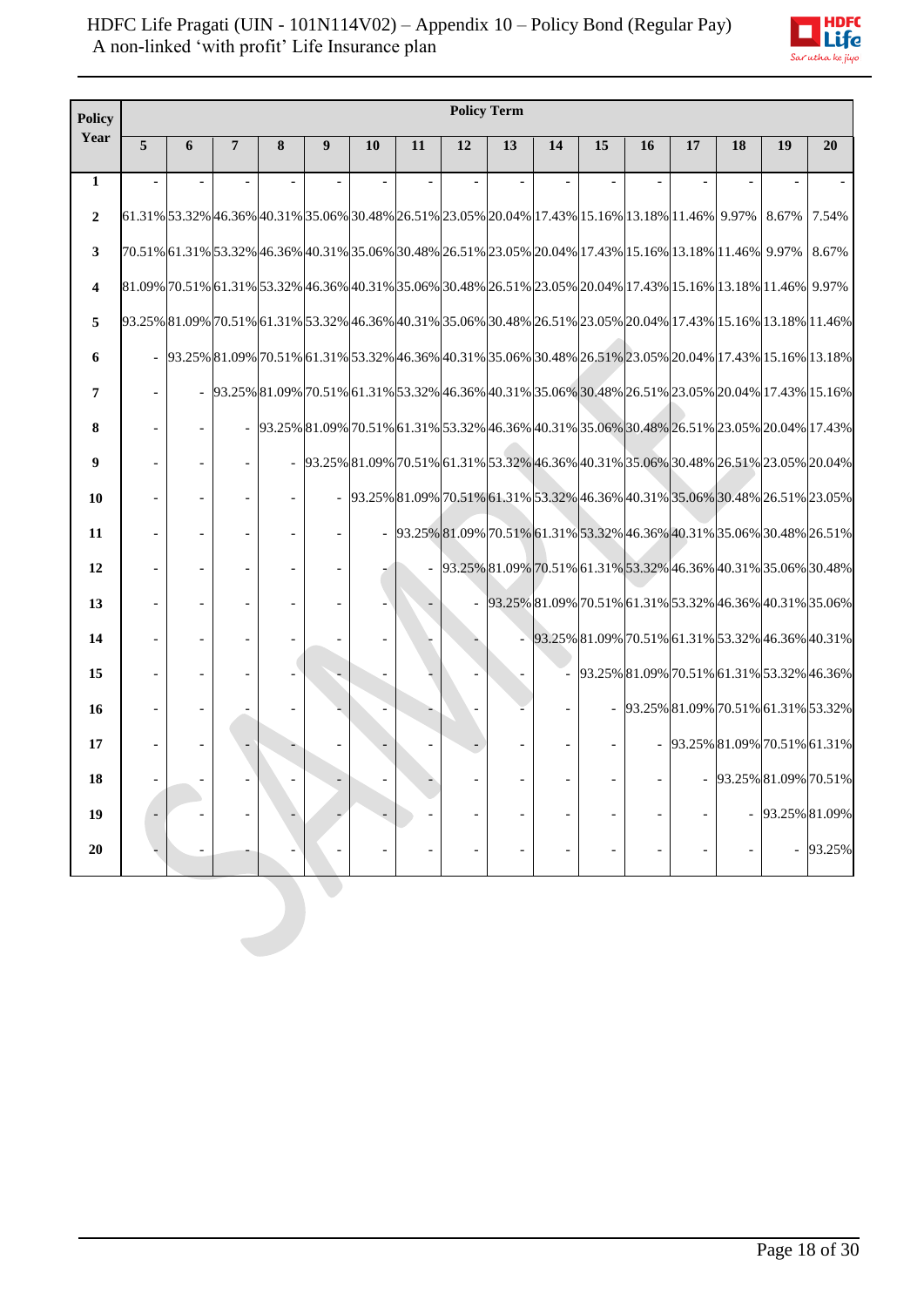

# **Part G (Grievance Redress Mechanism)**

### 1. **Complaint Resolution Process**

- (i) The customer can contact us on the below mentioned address in case of any complaint/ grievance: Grievance Redressal Officer HDFC Standard Life Insurance Company Limited 11th Floor, Lodha Excelus, Apollo Mills Compound, N. M. Joshi Marg, Mahalaxmi, Mumbai, Maharashtra - 400011 Helpline number: 18602679999 (Local charges apply) E-mail: [service@hdfclife.com](mailto:service@hdfclife.com)
- (ii) All grievances (Service and sales) received by the Company will be responded to within the prescribed regulatory Turn Around Time (TAT) of 14 days.
- (iii) Written request or email from the registered email id is mandatory.
- (iv) If required, we will investigate the complaints by taking inputs from the customer over the telephone or through personal meetings.
- (v) We will issue an acknowledgement letter to the customer within 3 working days of the receipt of complaint.
- (vi) The acknowledgement that is sent to the customer has the details of the complaint number, the Policy number and the Grievance Redressal Officer's name who will be handling the complaint of the customer.
- (vii) If the customer's complaint is addressed within 3 days, the resolution communication will also act as the acknowledgment of the complaint.
- (viii)The final letter of resolution will offer redressal or rejection of the complaint along with the reason for doing the same.
- (ix) In case the customer is not satisfied with the decision sent to him or her, he or she may contact our Grievance Redressal Officer within 8 weeks of the receipt of the communication at any of the touch points mentioned in the document, failing which, we will consider the complaint to be satisfactorily resolved.
- (x) The following is the escalation matrix in case there is no response within the prescribed timelines or if you are not satisfied with the response. The number of days specified in the below- mentioned escalation matrix will be applicable from the date of escalation.

| <b>Level</b>                  | <b>Designation</b>                          | <b>Response Time</b> |
|-------------------------------|---------------------------------------------|----------------------|
| 1st Level                     | Sr. Manager - Customer Relations            | 10 working days      |
| 2nd Level (for response not   | Vice President - Customer Relations         | 10 working days      |
| received from Level 1)        |                                             |                      |
| Final Level (for response not | <b>Sr. Vice President and Head Customer</b> | 3 working days       |
| received from Level 2)        | Relations & Principal Grievance             |                      |
|                               | Redressal Officer                           |                      |

You are requested to follow the aforementioned matrix to receive satisfactory response from us.

- (xi) If you are not satisfied with the response or do not receive a response from us within 14 days, you may approach the Grievance Cell of IRDAI on the following contact details:
	- IRDAI Grievance Call Centre (IGCC) TOLL FREE NO:155255
	- $\bullet$  Email ID: complaints@irda.gov.in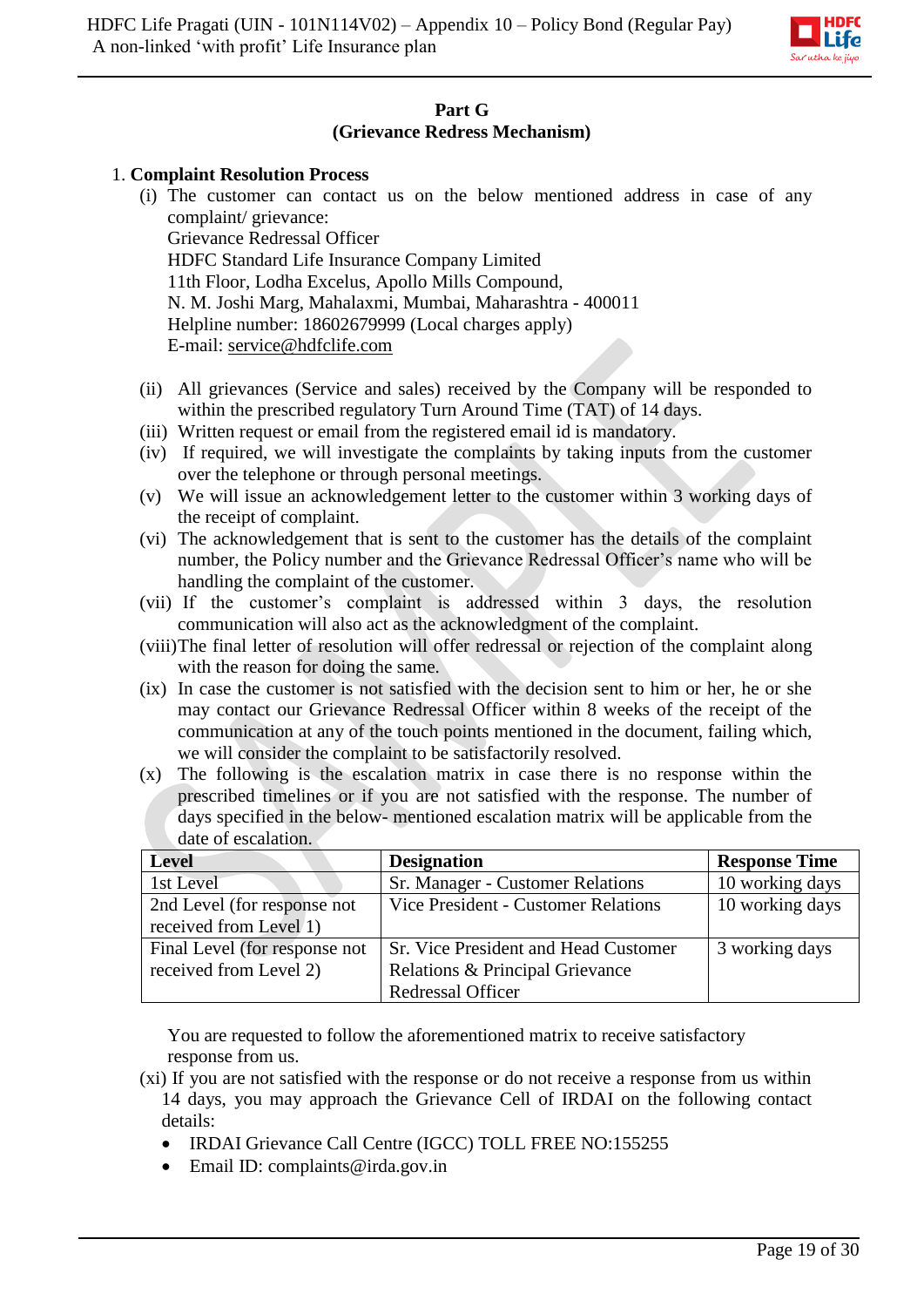

- Online- You can register your complaint online at http://www.igms.irda.gov.in/
- Address for communication for complaints by fax/paper: Consumer Affairs Department Insurance Regulatory and Development Authority of India 9th floor, United India Towers, Basheerbagh Hyderabad – 500 029, Telangana State (India) Fax No: 91- 40 – 6678 9768

2. In the event you are dissatisfied with the response provided by us, you may approach the Insurance Ombudsman in your region. The contact details of the Insurance Ombudsman are provided below.

| Office of the<br><b>Ombudsman</b> | <b>Contact Details</b>                                                                                                                                                                                                                                                         | <b>Areas of</b><br><b>Jurisdiction</b>                                          |
|-----------------------------------|--------------------------------------------------------------------------------------------------------------------------------------------------------------------------------------------------------------------------------------------------------------------------------|---------------------------------------------------------------------------------|
| <b>AHMEDABAD</b>                  | Office of the Insurance Ombudsman,<br>2nd floor, Ambica House,<br>Near C.U. Shah College,<br>5, Navyug Colony, Ashram Road,<br>Ahmedabad - 380 014.<br>Tel.: 079 - 27546150 / 27546139<br>Fax: $079 - 27546142$<br>Email: bimalokpal.ahmedabad@gbic.co.in                      | Gujarat, Dadra &<br>Nagar Haveli,<br><b>Daman and Diu</b>                       |
| <b>BHOPAL</b>                     | <b>Office of the Insurance Ombudsman,</b><br><b>Janak Vihar Complex, 2nd Floor,</b><br>6, Malviya Nagar, Opp. Airtel Office,<br><b>Near New Market,</b><br>Bhopal - 462 003.<br>Tel.: 0755 - 2769201 / 2769202<br>Fax: $0755 - 2769203$<br>Email: bimalokpal.bhopal@gbic.co.in | Madhya Pradesh &<br><b>Chhattisgarh</b>                                         |
| <b>BHUBANESHWA</b><br>$\bf{R}$    | Office of the Insurance Ombudsman,<br>62, Forest park,<br><b>Bhubneshwar</b> - 751 009.<br>Tel.: 0674 - 2596461/2596455<br>Fax: 0674 - 2596429<br>Email: bimalokpal.bhubaneswar@gbic.co.in                                                                                     | <b>Orissa</b>                                                                   |
| <b>BENGALURU</b>                  | <b>Office of the Insurance Ombudsman,</b><br>Jeevan Soudha Building, PID No. 57-27-N-19<br>Ground Floor, 19/19, 24th Main Road,<br>JP Nagar, Ist Phase,<br>Bengaluru - 560 078.<br>Tel.: 080 - 26652048 / 26652049<br>Email: bimalokpal.bengaluru@gbic.co.in                   | <b>Karnataka</b>                                                                |
| <b>CHANDIGARH</b>                 | Office of the Insurance Ombudsman,<br>S.C.O. No. 101, 102 & 103, 2nd Floor,<br>Batra Building, Sector 17 - D,<br>Chandigarh $-160017$ .                                                                                                                                        | Punjab, Haryana,<br><b>Himachal Pradesh,</b><br>Jammu & Kashmir<br>, Chandigarh |

**a. Details and addresses of Insurance Ombudsman**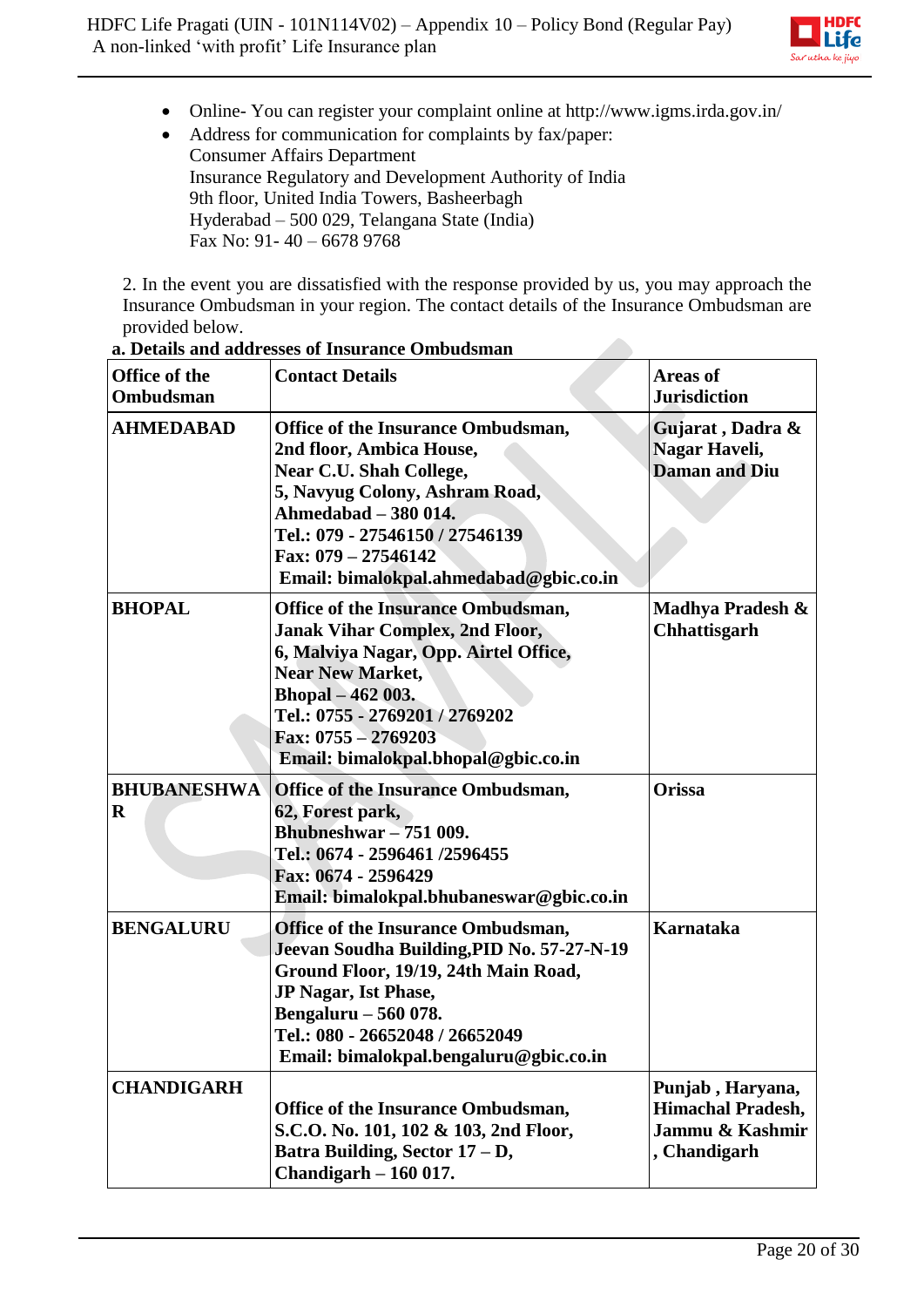

|                  | Tel.: 0172 - 2706196 / 2706468<br>Fax: 0172 - 2708274<br>Email: bimalokpal.chandigarh@gbic.co.in                                                                                                                                                                                           |                                                                                                      |
|------------------|--------------------------------------------------------------------------------------------------------------------------------------------------------------------------------------------------------------------------------------------------------------------------------------------|------------------------------------------------------------------------------------------------------|
| <b>CHENNAI</b>   | Office of the Insurance Ombudsman,<br>Fatima Akhtar Court, 4th Floor, 453,<br>Anna Salai, Teynampet,<br><b>CHENNAI - 600 018.</b><br>Tel.: 044 - 24333668 / 24335284<br>Fax: 044 - 24333664<br>Email: bimalokpal.chennai@gbic.co.in                                                        | Tamil Nadu,<br><b>Pondicherry Town</b><br>and Karaikal<br>(which are part of<br>Pondicherry)         |
| <b>NEW DELHI</b> | Office of the Insurance Ombudsman,<br>2/2 A, Universal Insurance Building,<br>Asaf Ali Road,<br>New Delhi - 110 002.<br>Tel.: 011 - 23239633 / 23237532<br>Fax: $011 - 23230858$<br>Email: bimalokpal.delhi@gbic.co.in                                                                     | <b>Delhi</b>                                                                                         |
| <b>GUWAHATI</b>  | <b>Office of the Insurance Ombudsman,</b><br>Jeevan Nivesh, 5th Floor,<br>Nr. Panbazar over bridge, S.S. Road,<br>Guwahati - 781001(ASSAM).<br>Tel.: 0361 - 2132204 / 2132205<br>Fax: 0361 - 2732937<br>Email: bimalokpal.guwahati@gbic.co.in                                              | Assam,<br>Meghalaya,<br>Manipur,<br>Mizoram,<br><b>Arunachal</b><br>Pradesh, Nagaland<br>and Tripura |
| <b>HYDERABAD</b> | <b>Office of the Insurance Ombudsman,</b><br>6-2-46, 1st floor, "Moin Court",<br><b>Lane Opp. Saleem Function Palace,</b><br>A. C. Guards, Lakdi-Ka-Pool,<br><b>Hyderabad - 500 004.</b><br>Tel.: 040 - 65504123 / 23312122<br>Fax: 040 - 23376599<br>Email: bimalokpal.hyderabad@gbic.co. | Andhra Pradesh,<br>Telangana, Yanam<br>and part of<br><b>Territory of</b><br>Pondicherry             |
| <b>JAIPUR</b>    | <b>Office of the Insurance Ombudsman,</b><br>Jeevan Nidhi - II Bldg., Gr. Floor,<br><b>Bhawani Singh Marg,</b><br>Jaipur - 302 005.<br>Tel.: $0141 - 2740363$<br>Email: bimalokpal.jaipur@gbic.co.in                                                                                       | Rajasthan                                                                                            |
| <b>ERNAKULAM</b> | Office of the Insurance Ombudsman,<br>2nd Floor, Pulinat Bldg.,<br>Opp. Cochin Shipyard, M. G. Road,<br><b>Ernakulam - 682 015.</b><br>Tel.: 0484 - 2358759 / 2359338<br>Fax: 0484 - 2359336<br>Email: bimalokpal.ernakulam@gbic.co.in                                                     | Kerala,<br>Lakshadweep,<br>Mahe $-$ a part of<br>Pondicherry                                         |
| <b>KOLKATA</b>   | Office of the Insurance Ombudsman,                                                                                                                                                                                                                                                         | West Bengal,                                                                                         |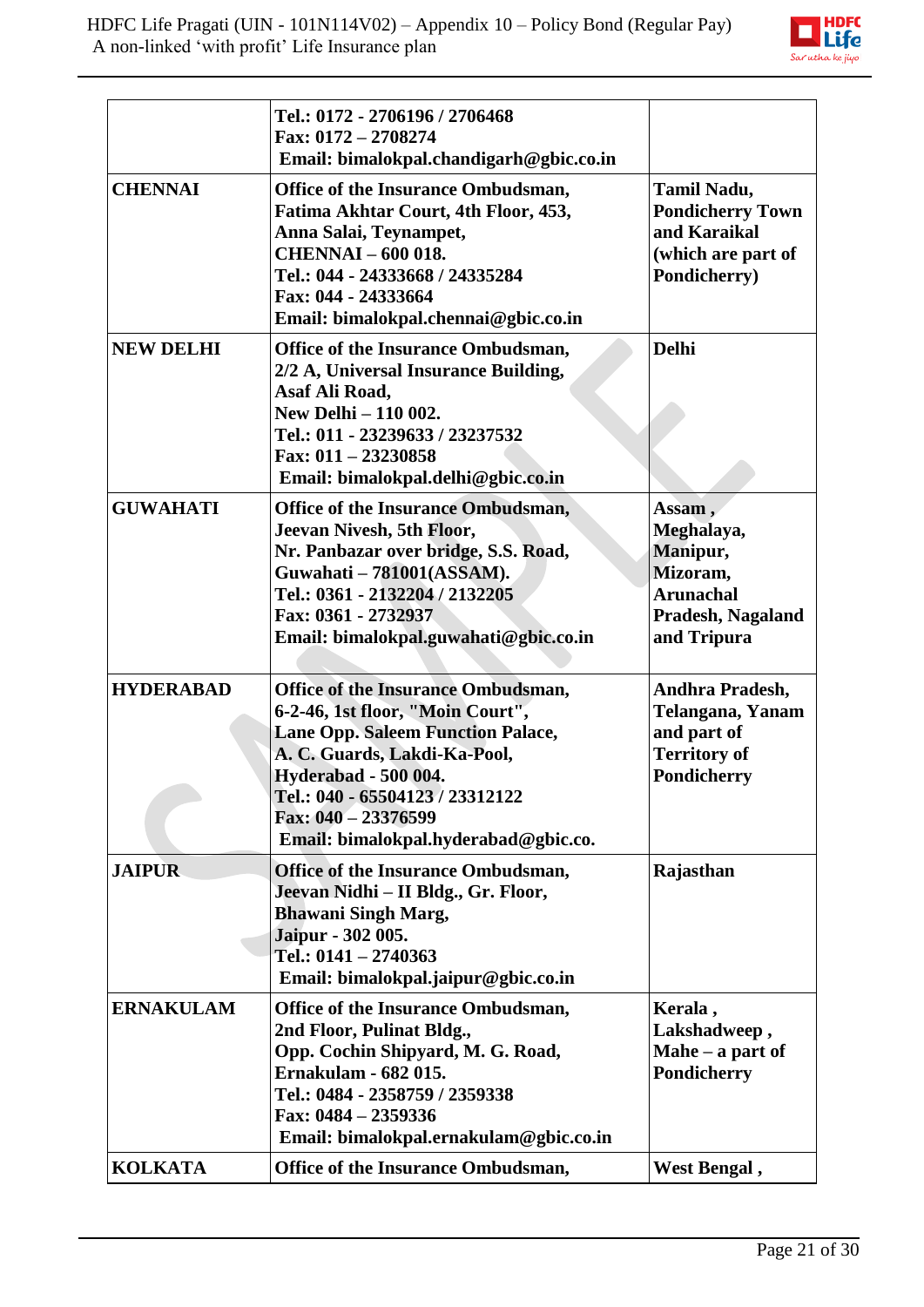

|                | Hindustan Bldg. Annexe, 4th Floor,<br>4, C.R. Avenue,<br>KOLKATA - 700 072.<br>Tel.: 033 - 22124339 / 22124340<br>$\text{Fax}: 033 - 22124341$<br>Email: bimalokpal.kolkata@gbic.co.in                                                     | Andaman &<br>Nicobar Islands,<br><b>Sikkim</b>                                                                                                                                                                                                                                                                                                                                                                                                                                                                                                                                        |
|----------------|--------------------------------------------------------------------------------------------------------------------------------------------------------------------------------------------------------------------------------------------|---------------------------------------------------------------------------------------------------------------------------------------------------------------------------------------------------------------------------------------------------------------------------------------------------------------------------------------------------------------------------------------------------------------------------------------------------------------------------------------------------------------------------------------------------------------------------------------|
| <b>LUCKNOW</b> | <b>Office of the Insurance Ombudsman,</b><br>6th Floor, Jeevan Bhawan, Phase-II,<br>Nawal Kishore Road, Hazratganj,<br>Lucknow - 226 001.<br>Tel.: 0522 - 2231330 / 2231331<br>Fax: 0522 - 2231310<br>Email: bimalokpal.lucknow@gbic.co.in | <b>Districts of Uttar</b><br><b>Pradesh : Laitpur,</b><br>Jhansi, Mahoba,<br>Hamirpur, Banda,<br>Chitrakoot,<br>Allahabad,<br>Mirzapur,<br>Sonbhabdra,<br>Fatehpur,<br>Pratapgarh,<br>Jaunpur, Varanasi,<br>Gazipur, Jalaun,<br>Kanpur, Lucknow,<br>Unnao, Sitapur,<br>Lakhimpur,<br>Bahraich,<br>Barabanki,<br>Raebareli, Sravasti,<br>Gonda, Faizabad,<br>Amethi,<br>Kaushambi,<br>Balrampur, Basti,<br>Ambedkarnagar,<br>Sultanpur,<br>Maharajgang,<br>Santkabirnagar,<br>Azamgarh,<br>Kushinagar,<br>Gorkhpur, Deoria,<br>Mau, Ghazipur,<br>Chandauli, Ballia,<br>Sidharathnagar. |
| <b>MUMBAI</b>  | <b>Office of the Insurance Ombudsman,</b><br>3rd Floor, Jeevan Seva Annexe,<br>S. V. Road, Santacruz (W),<br>Mumbai - 400 054.<br>Tel.: 022 - 26106552 / 26106960<br>Fax: $022 - 26106052$<br>Email: bimalokpal.mumbai@gbic.co.in          | Goa, Mumbai<br>Metropolitan<br><b>Region excluding</b><br>Navi Mumbai &<br><b>Thane</b>                                                                                                                                                                                                                                                                                                                                                                                                                                                                                               |
| <b>PATNA</b>   | <b>Office of the Insurance Ombudsman,</b><br>1st Floor, Kalpana Arcade Building,,<br><b>Bazar Samiti Road,</b><br>Bahadurpur,                                                                                                              | <b>Bihar and</b><br><b>Jharkhand</b>                                                                                                                                                                                                                                                                                                                                                                                                                                                                                                                                                  |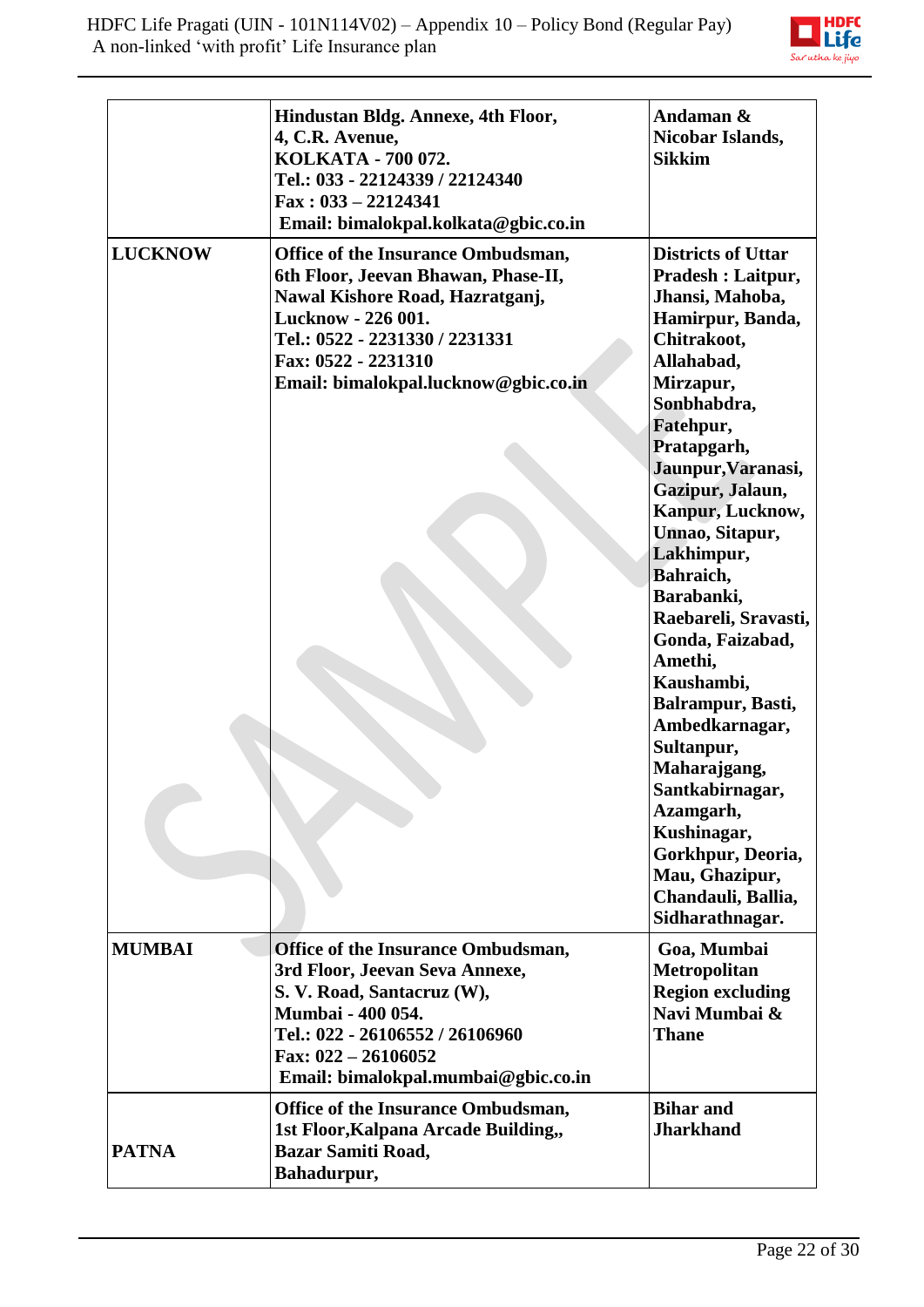

|              | Patna 800 006.<br>Tel.: 0612-2680952<br>Email id: bimalokpal.patna@gbic.co.in.                                                                                                                                                                   |                                                                                                                                                                                                                                                                                                                                                                                                                                                                                                         |
|--------------|--------------------------------------------------------------------------------------------------------------------------------------------------------------------------------------------------------------------------------------------------|---------------------------------------------------------------------------------------------------------------------------------------------------------------------------------------------------------------------------------------------------------------------------------------------------------------------------------------------------------------------------------------------------------------------------------------------------------------------------------------------------------|
| <b>NOIDA</b> | Office of the Insurance Ombudsman,<br><b>Bhagwan Sahai Palace</b><br>4th Floor, Main Road,<br>Naya Bans, Sector 15,<br>Distt: Gautam Buddh Nagar,<br>U.P-201301.<br>Tel.: 0120-2514250 / 2514252 / 2514253<br>Email: bimalokpal.noida@gbic.co.in | <b>State of</b><br><b>Uttaranchal and</b><br>the following<br><b>Districts of Uttar</b><br>Pradesh:<br>Agra, Aligarh,<br>Bagpat, Bareilly,<br>Bijnor, Budaun,<br>Bulandshehar,<br>Etah, Kanooj,<br>Mainpuri,<br>Mathura, Meerut,<br>Moradabad,<br>Muzaffarnagar,<br>Oraiyya, Pilibhit,<br>Etawah,<br>Farrukhabad,<br>Firozbad,<br>Gautambodhanaga<br>r, Ghaziabad,<br>Hardoi,<br>Shahjahanpur,<br>Hapur, Shamli,<br>Rampur, Kashganj,<br>Sambhal, Amroha,<br>Hathras,<br>Kanshiramnagar,<br>Saharanpur. |
| <b>PUNE</b>  | Office of the Insurance Ombudsman,<br>Jeevan Darshan Bldg., 3rd Floor,<br>C.T.S. No.s. 195 to 198,<br>N.C. Kelkar Road, Narayan Peth,<br>Pune - 411 030.<br>Tel.: 020-41312555<br>Email: Bimalokpal.pune@gbic.co.in                              | <b>Maharashtra Area</b><br>of Navi Mumbai<br>and Thane<br>excluding Mumbai<br><b>Metropolitan</b><br><b>Region</b>                                                                                                                                                                                                                                                                                                                                                                                      |

#### **b. Power of Ombudsman-**

The Ombudsman may receive and consider-

[\(i\)](http://indiankanoon.org/doc/160521836/) complaints under rule 13 of Redressal of Public Grievances Rules , 1998;

[\(ii\)](http://indiankanoon.org/doc/156757242/) any partial or total repudiation of claims by the Company;

[\(iii\)](http://indiankanoon.org/doc/163591613/) any dispute in regard to Premium paid or payable in terms of the Policy;

[\(iv\)](http://indiankanoon.org/doc/31367799/) any dispute on the legal construction of the Policy insofar as such disputes relate to claims;

[\(v\)](http://indiankanoon.org/doc/26463888/) delay in settlement of claims;

[\(vi\)](http://indiankanoon.org/doc/47238858/) non-issue of any insurance document to customers after receipt of Premium.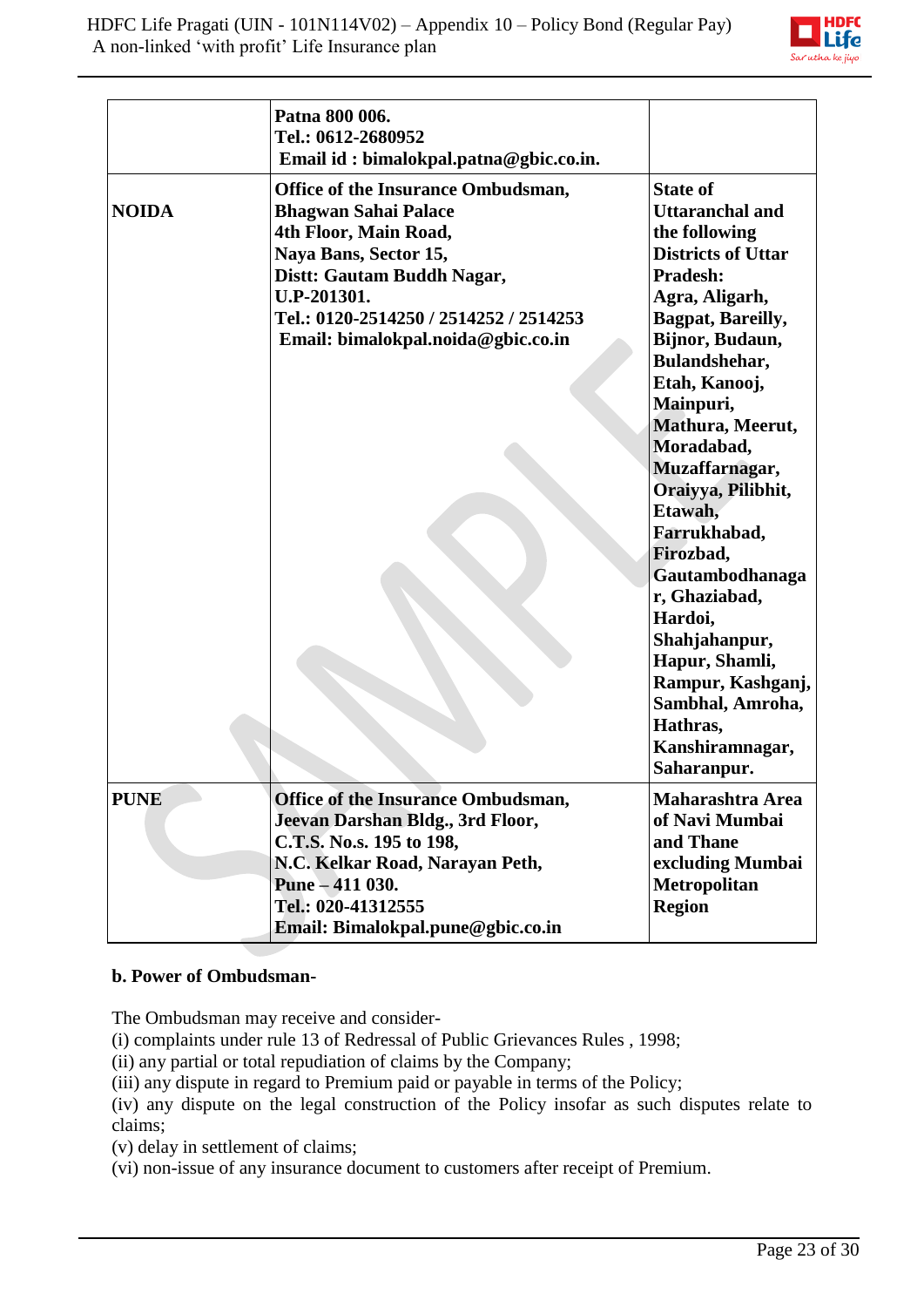

### **c. Manner in which complaint is to be made -**

- [\(i\)](http://indiankanoon.org/doc/160481793/) Policyholder who has a grievance against the Company, may himself or through his legal heirs make a complaint in writing to the Ombudsman within whose jurisdiction the branch or office of the Company complained against is located.
- [\(ii\)](http://indiankanoon.org/doc/116915928/) The complaint shall be in writing duly signed by the complainant or through his legal heirs and shall state clearly the name and address of the complainant, the name of the branch or office of the Company against which the complaint is made, the fact giving rise to complaint supported by documents, if any, relied on by the complainant, the nature and extent of the loss caused to the complainant and the relief sought from the Ombudsman.
- [\(iii\)](http://indiankanoon.org/doc/99464357/) No complaint to the Ombudsman shall lie unless [\(a\)](http://indiankanoon.org/doc/87794950/) The complainant had before making a complaint to the Ombudsman made a written

representation to the Company named in the complaint and either the Company had rejected the complaint or the complainant had not received any reply within a period of one month after the Company received his representation or the complainant is not satisfied with the reply given to him by the Company;

[\(b\)](http://indiankanoon.org/doc/84880221/) The complaint is made not later than one year after the Company had rejected the representation or sent its final reply on the representation of the complainant; and

[\(c\)](http://indiankanoon.org/doc/116794480/) The complaint is not on the same subject-matter, for which any proceedings before any court, or Consumer Forum or arbitrator is pending or were so earlier.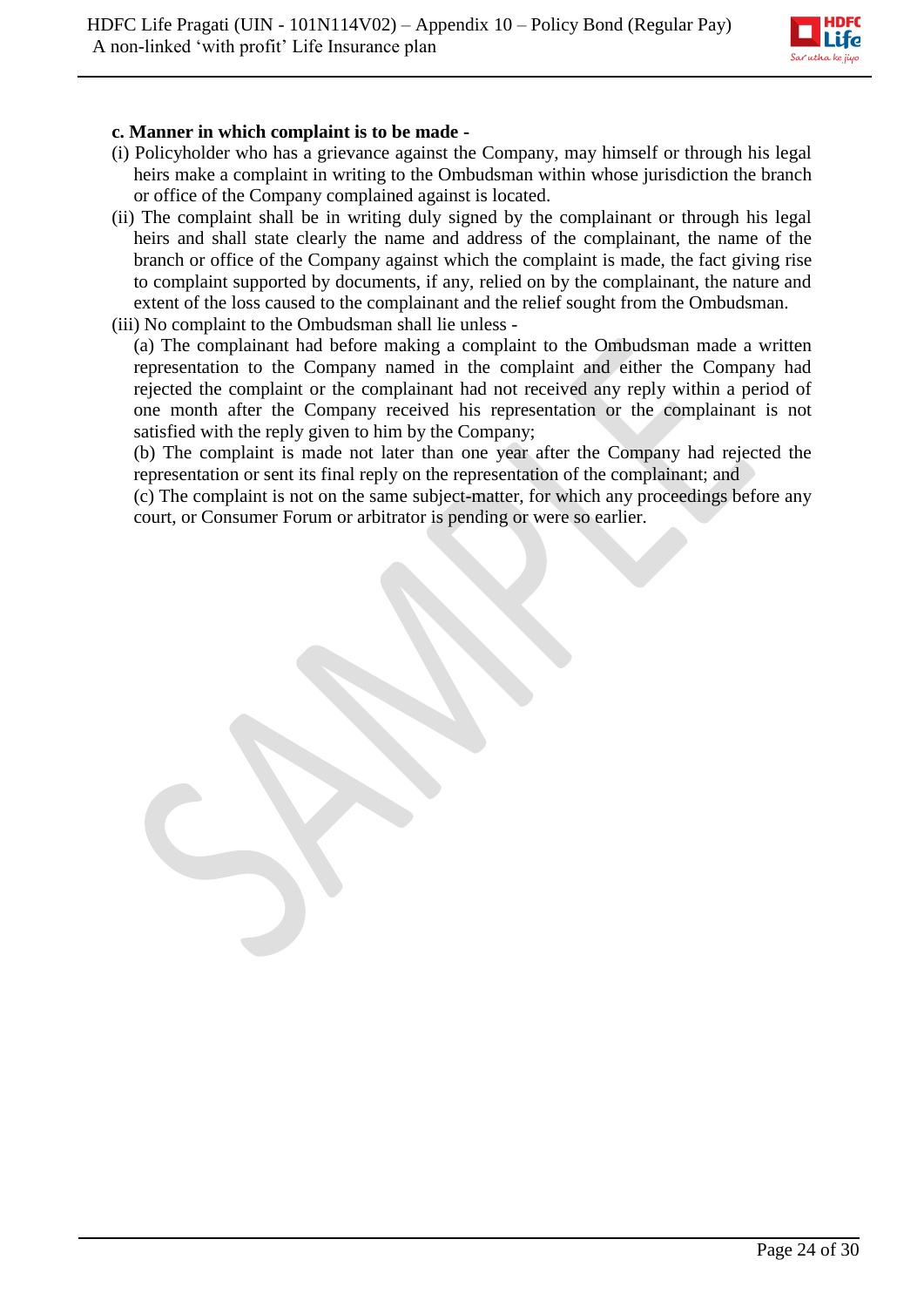

### Annexure I

#### **Section 38 - Assignment or Transfer of Insurance Policies**

Assignment or transfer of a policy should be in accordance with Section 38 of the Insurance Act, 1938 as amended by Insurance Laws (Amendment) Act, 2015 dated 23.03.2015The extant provisions in this regard are as follows:

- (1) This policy may be transferred/assigned, wholly or in part, with or without consideration.
- (2) An Assignment may be effected in a policy by an endorsement upon the policy itself or by a separate instrument under notice to the Insurer.
- (3) The instrument of assignment should indicate the fact of transfer or assignment and the reasons for the assignment or transfer, antecedents of the assignee and terms on which assignment is made.
- (4) The assignment must be signed by the transferor or assignor or duly authorized agent and attested by at least one witness.
- (5) The transfer or assignment shall not be operative as against an insurer until a notice in writing of the transfer or assignment and either the said endorsement or instrument itself or copy there of certified to be correct by both transferor and transferee or their duly authorised agents have been delivered to the insurer.
- (6) Fee to be paid for assignment or transfer can be specified by the Authority through Regulations.
- (7) On receipt of notice with fee, the insurer should Grant a written acknowledgement of receipt of notice. Such notice shall be conclusive evidence against the insurer of duly receiving the notice.
- (8) If the insurer maintains one or more places of business, such notices shall be delivered only at the place where the policy is being serviced.
- (9) The insurer may accept or decline to act upon any transfer or assignment or endorsement, if it has sufficient reasons to believe that it is

a. not bonafide or

- b. not in the interest of the policyholder or
- c. not in public interest or
- d. is for the purpose of trading of the insurance policy.
- (10) Before refusing to act upon endorsement, the Insurer should record the reasons in writing and communicate the same in writing to Policyholder within 30 days from the date of policyholder giving a notice of transfer or assignment.
- (11) In case of refusal to act upon the endorsement by the Insurer, any person aggrieved by the refusal may prefer a claim to IRDAI within 30 days of receipt of the refusal letter from the Insurer.
- (12) The priority of claims of persons interested in an insurance policy would depend on the date on which the notices of assignment or transfer is delivered to the insurer; where there are more than one instruments of transfer or assignment, the priority will depend on dates of delivery of such notices. Any dispute in this regard as to priority should be referred to Authority.
- (13) Every assignment or transfer shall be deemed to be absolute assignment or transfer and the assignee or transferee shall be deemed to be absolute assignee or transferee, except a. where assignment or transfer is subject to terms and conditions of transfer or assignment OR

b. where the transfer or assignment is made upon condition that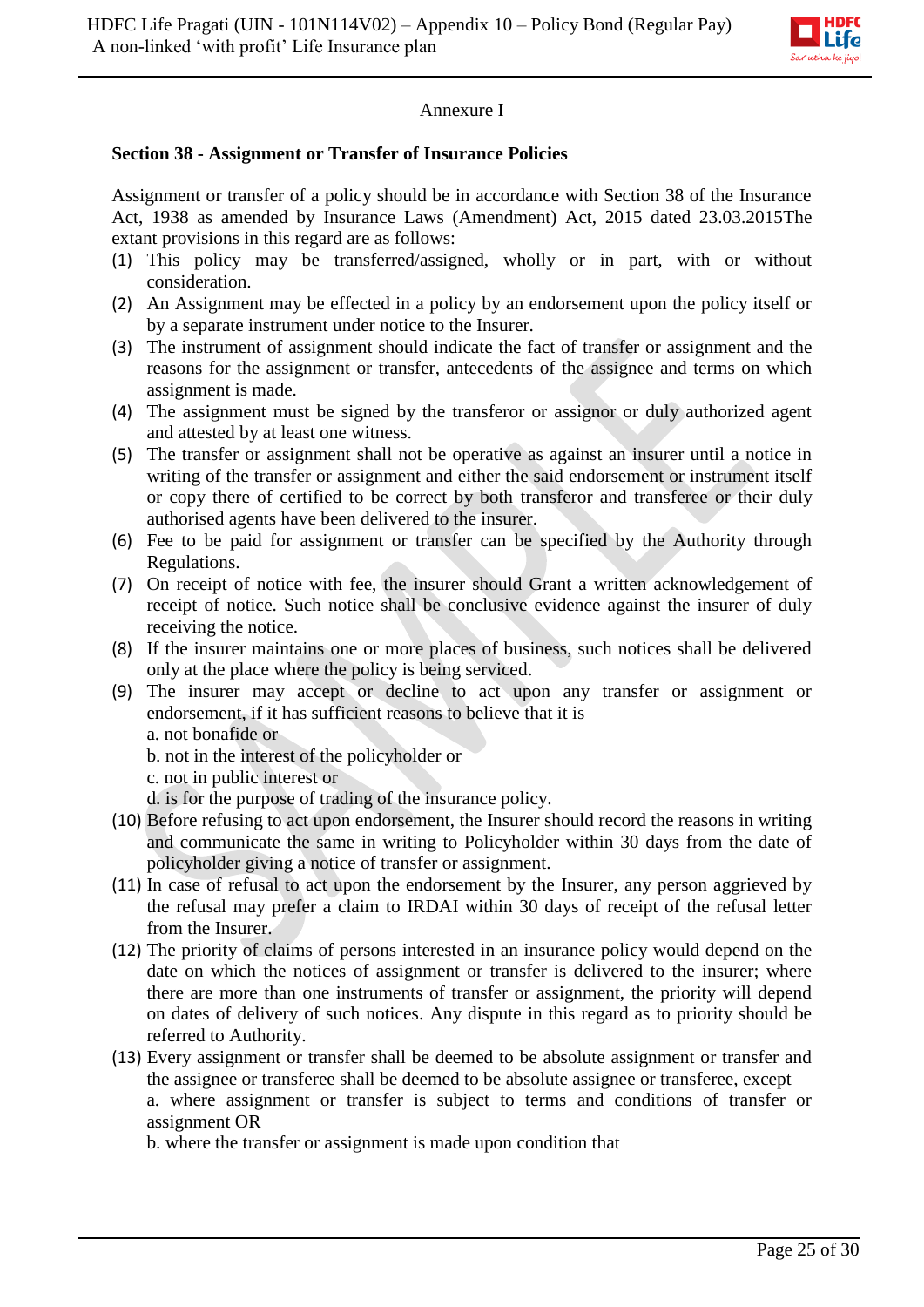

i. the proceeds under the policy shall become payable to policyholder or nominee(s) in the event of assignee or transferee dying before the insured OR ii. the insured surviving the term of the policy

Such conditional assignee will not be entitled to obtain a loan on policy or surrender the policy. This provision will prevail notwithstanding any law or custom having force of law which is contrary to the above position.

(14) In other cases, the insurer shall, subject to terms and conditions of assignment, recognize the transferee or assignee named in the notice as the absolute transferee or assignee and such person a. shall be subject to all liabilities and equities to which the transferor or assignor was

subject to at the date of transfer or assignment and

b. may institute any proceedings in relation to the policy

c. obtain loan under the policy or surrender the policy without obtaining the consent of the transferor or assignor or making him a party to the proceedings.

(15) Any rights and remedies of an assignee or transferee of a life insurance policy under an assignment or transfer effected before commencement of the Insurance Laws (Amendment) Act, 2015 shall not be affected by this section.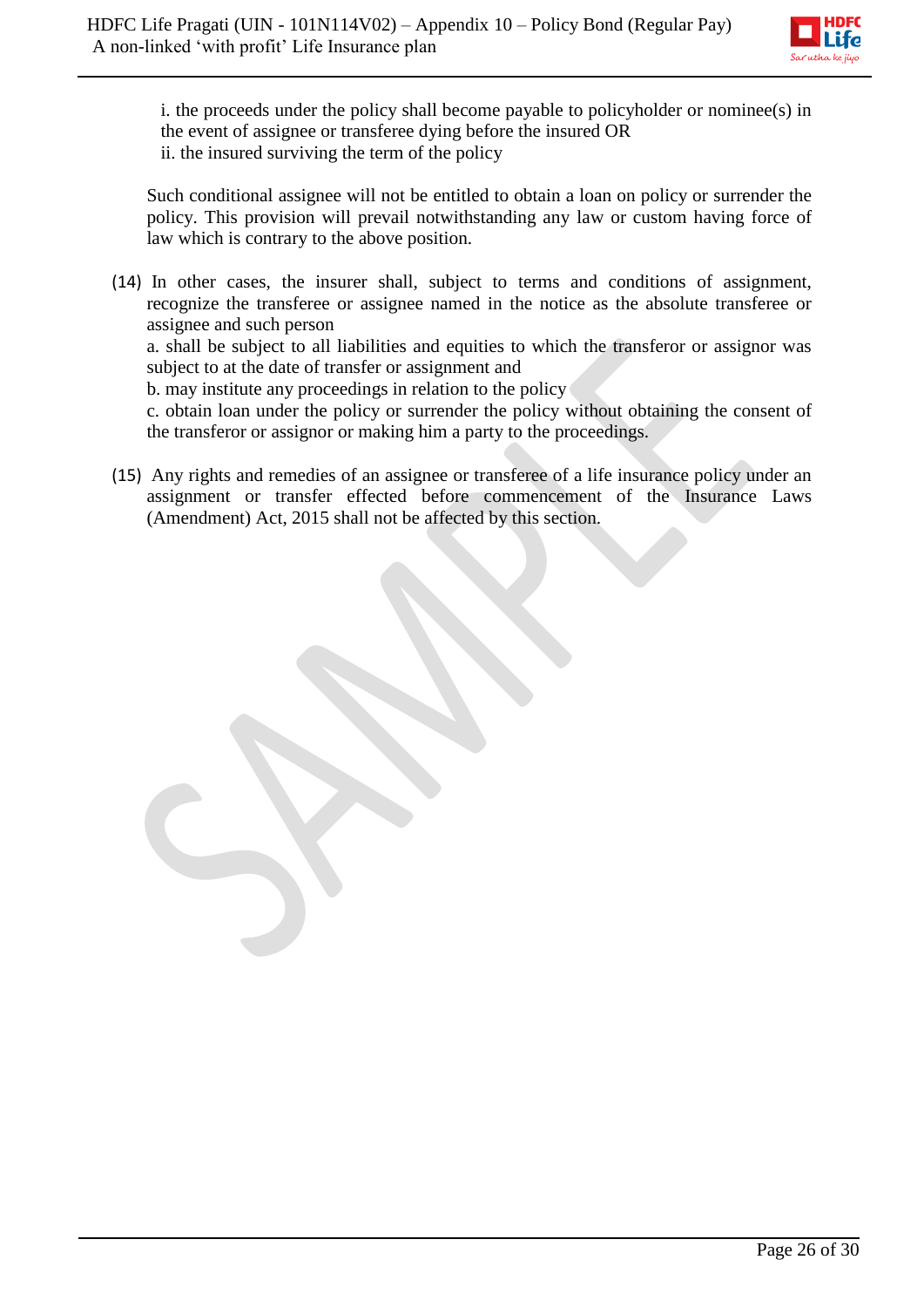

# Annexure II

### **Section 39 - Nomination by policyholder**

Nomination of a life insurance Policy is as below in accordance with Section 39 of the Insurance Act, 1938 as amended by Insurance Laws (Amendment) Act, 2015 dated 23.03.2015.The extant provisions in this regard are as follows:

- (1) The policyholder of a life insurance on his own life may nominate a person or persons to whom money secured by the policy shall be paid in the event of his death.
- (2) Where the nominee is a minor, the policyholder may appoint any person to receive the money secured by the policy in the event of policyholder's death during the minority of the nominee. The manner of appointment to be laid down by the insurer.
- (3) Nomination can be made at any time before the maturity of the policy.
- (4) Nomination may be incorporated in the text of the policy itself or may be endorsed on the policy communicated to the insurer and can be registered by the insurer in the records relating to the policy.
- (5) Nomination can be cancelled or changed at any time before policy matures, by an endorsement or a further endorsement or a will as the case may be.
- (6) A notice in writing of Change or Cancellation of nomination must be delivered to the insurer for the insurer to be liable to such nominee. Otherwise, insurer will not be liable if a bonafide payment is made to the person named in the text of the policy or in the registered records of the insurer.
- (7) Fee to be paid to the insurer for registering change or cancellation of a nomination can be specified by the Authority through Regulations.
- (8) On receipt of notice with fee, the insurer should grant a written acknowledgement to the policyholder of having registered a nomination or cancellation or change thereof.
- (9) A transfer or assignment made in accordance with Section 38 shall automatically cancel the nomination except in case of assignment to the insurer or other transferee or assignee for purpose of loan or against security or its reassignment after repayment. In such case, the nomination will not get cancelled to the extent of insurer's or transferee's or assignee's interest in the policy. The nomination will get revived on repayment of the loan.
- (10) The right of any creditor to be paid out of the proceeds of any policy of life insurance shall not be affected by the nomination.
- (11) In case of nomination by policyholder whose life is insured, if the nominees die before the policyholder, the proceeds are payable to policyholder or his heirs or legal representatives or holder of succession certificate.
- (12) In case nominee(s) survive the person whose life is insured, the amount secured by the policy shall be paid to such survivor(s).
- (13) Where the policyholder whose life is insured nominates his
	- a. parents or
	- b. spouse or
	- c. children or
	- d. spouse and children
	- e. or any of them

the nominees are beneficially entitled to the amount payable by the insurer to the policyholder unless it is proved that policyholder could not have conferred such beneficial title on the nominee having regard to the nature of his title.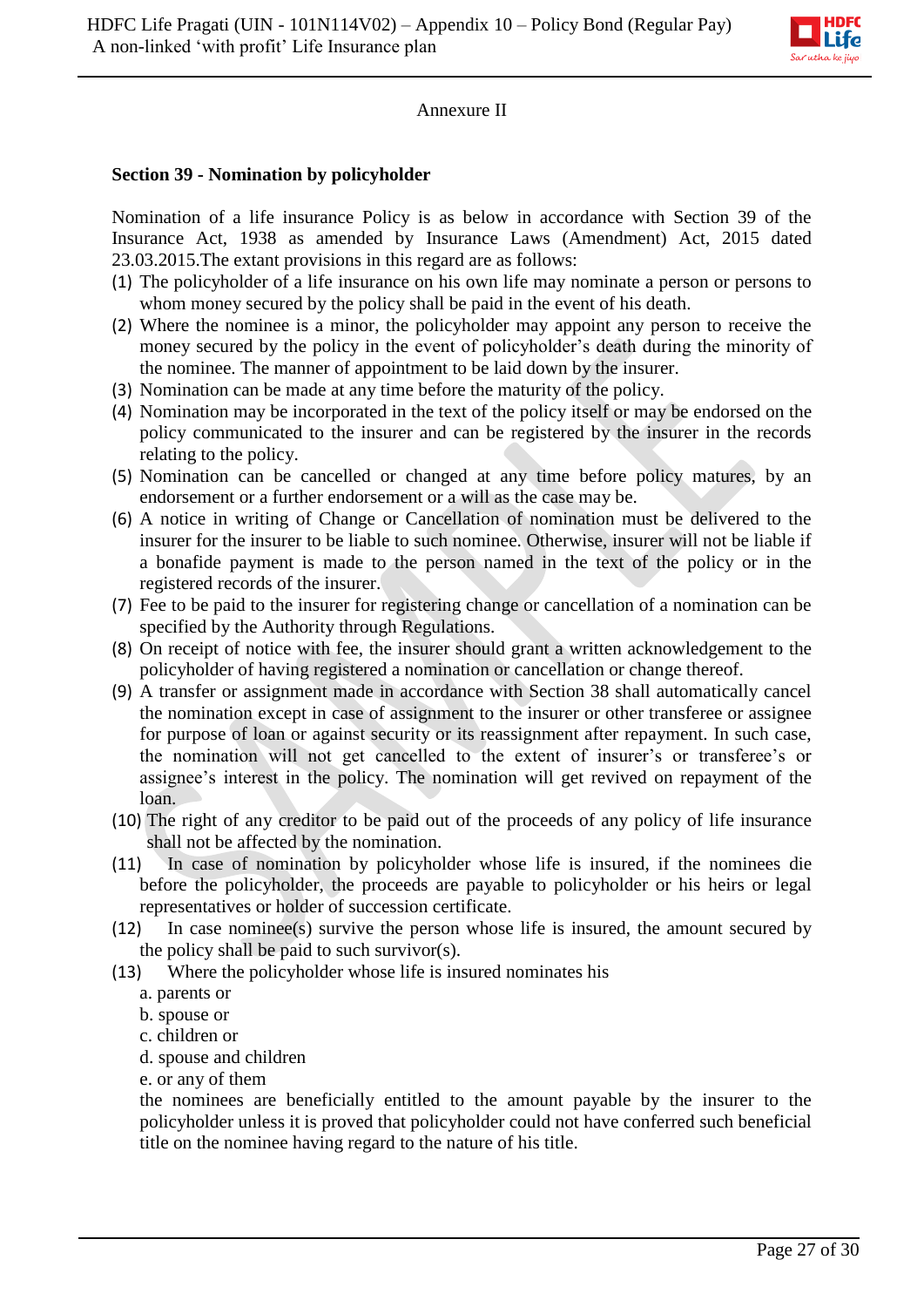

- (14) If nominee(s) die after the policyholder but before his share of the amount secured under the policy is paid, the share of the expired nominee(s) shall be payable to the heirs or legal representative of the nominee or holder of succession certificate of such nominee(s).
- (15) The provisions of sub-section 7 and 8 (13 and 14 above) shall apply to all life insurance policies maturing for payment after the commencement of Insurance Laws (Amendment) Act, 2015 (i.e 23.03.2015 ).
- (16) If policyholder dies after maturity but the proceeds and benefit of the policy has not been paid to him because of his death, his nominee(s) shall be entitled to the proceeds and benefit of the policy.
- (17) The provisions of Section 39 are not applicable to any life insurance policy to which Section 6 of Married Women's Property Act, 1874 applies or has at any time applied except where before or after Insurance Laws (Amendment) Act, 2015, a nomination is made in favour of spouse or children or spouse and children whether or not on the face of the policy it is mentioned that it is made under Section 39. Where nomination is intended to be made to spouse or children or spouse and children under Section 6 of MWP Act, it should be specifically mentioned on the policy. In such a case only, the provisions of Section 39 will not apply.

**Disclaimer: This is not a comprehensive list of amendments of** Insurance Laws (Amendment) Act, 2015 **and only a simplified version prepared for general information. Policy Holders are advised to refer to Insurance Laws (Amendment) Act, 2015 dated 23.03.2015 for complete and accurate details.**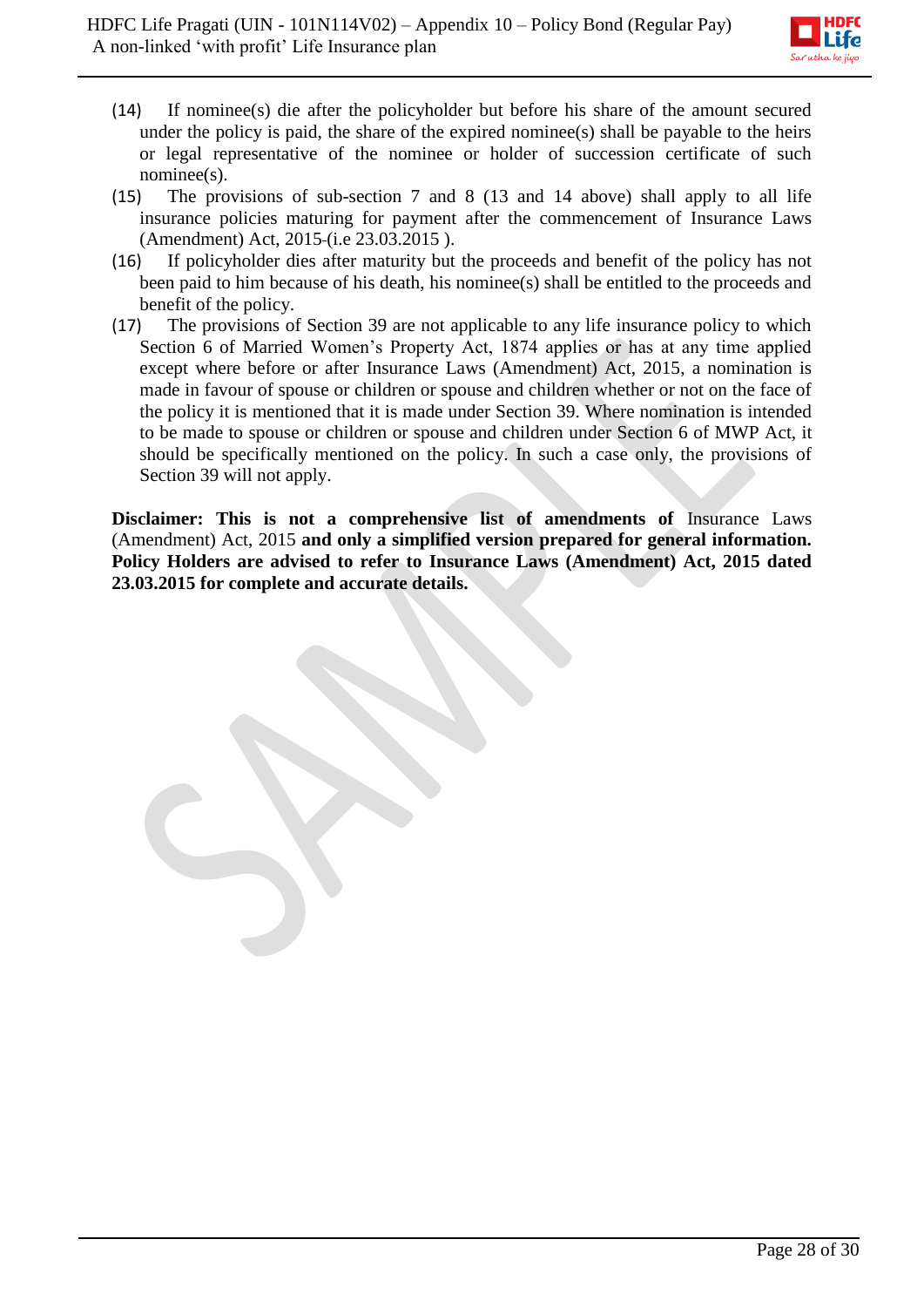

# Annexure III

Provisions regarding policy not being called into question in terms of Section 45 of the Insurance Act, 1938, as amended by Insurance Laws (Amendment) Act, 2015 dated 23.03. are as follows:

- (1) No Policy of Life Insurance shall be called in question **on any ground whatsoever**  after expiry of 3 yrs from
	- a. the date of issuance of policy or
	- b. the date of commencement of risk or
	- c. the date of revival of policy or
	- d. the date of rider to the policy
	- whichever is later.
- (2) On the ground of fraud, a policy of Life Insurance may be called in question within 3 years from
	- a. the date of issuance of policy or
	- b. the date of commencement of risk or
	- c. the date of revival of policy or
	- d. the date of rider to the policy
	- whichever is later.

For this, the insurer should communicate in writing to the insured or legal representative or nominee or assignees of insured, as applicable, mentioning the ground and materials on which such decision is based.

- (3) Fraud means any of the following acts committed by insured or by his agent, with the intent to deceive the insurer or to induce the insurer to issue a life insurance policy: a. The suggestion, as a fact of that which is not true and which the insured does not
	- believe to be true;

b. The active concealment of a fact by the insured having knowledge or belief of the fact;

c. Any other act fitted to deceive; and

d. Any such act or omission as the law specifically declares to be fraudulent.

- (4) Mere silence is not fraud unless, depending on circumstances of the case, it is the duty of the insured or his agent keeping silence to speak or silence is in itself equivalent to speak.
- (5) No Insurer shall repudiate a life insurance Policy on the ground of Fraud, if the Insured / beneficiary can prove that the misstatement was true to the best of his knowledge and there was no deliberate intention to suppress the fact or that such misstatement of or suppression of material fact are within the knowledge of the insurer. Onus of disproving is upon the policyholder, if alive, or beneficiaries.
- (6) Life insurance Policy can be called in question within 3 years on the ground that any statement of or suppression of a fact material to expectancy of life of the insured was incorrectly made in the proposal or other document basis which policy was issued or revived or rider issued. For this, the insurer should communicate in writing to the insured or legal representative or nominee or assignees of insured, as applicable, mentioning the ground and materials on which decision to repudiate the policy of life insurance is based.
- (7) In case repudiation is on ground of mis-statement and not on fraud, the premium collected on policy till the date of repudiation shall be paid to the insured or legal